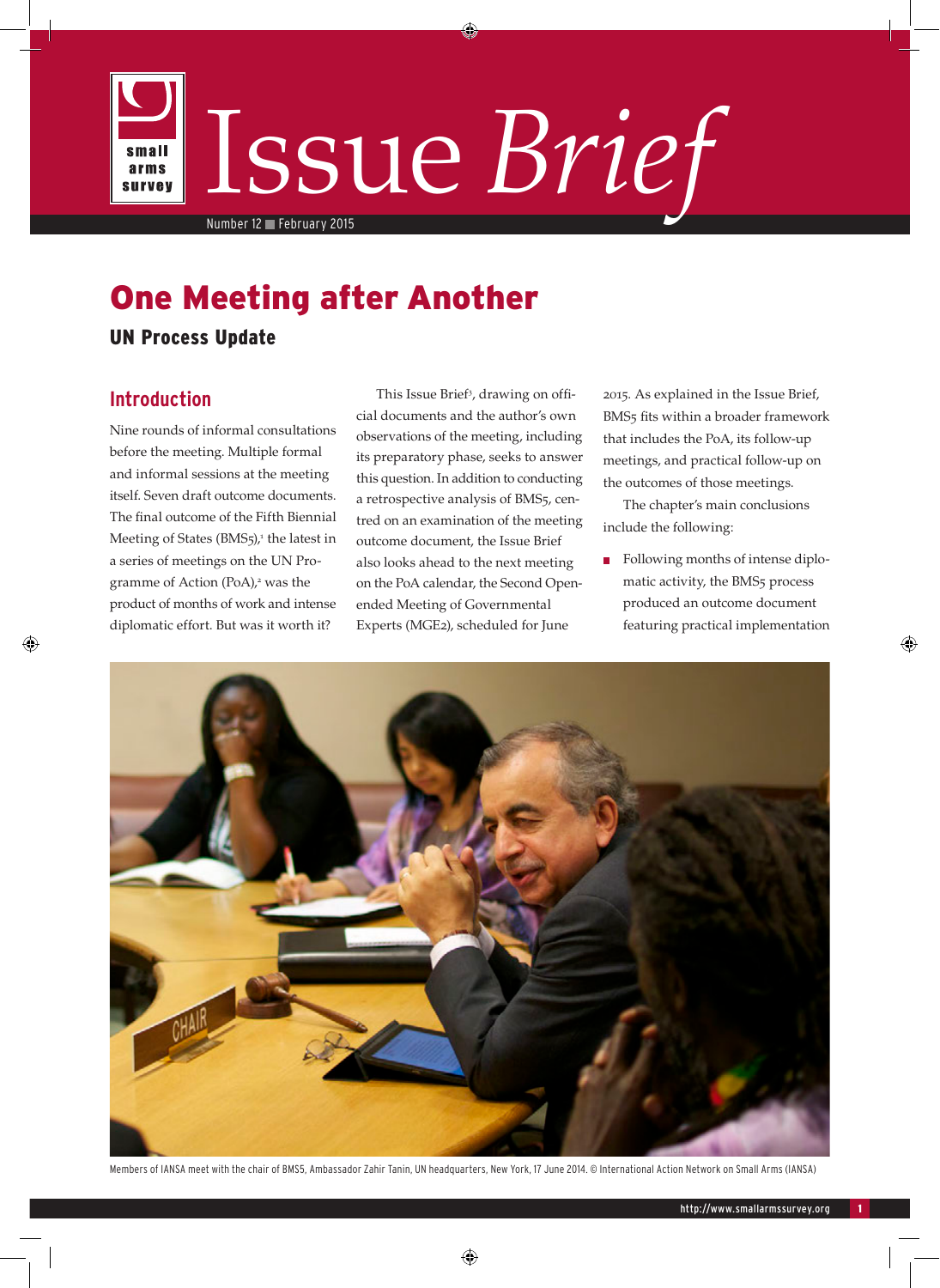measures in the areas that states discussed (stockpile management; marking, record-keeping, and tracing; and international cooperation and assistance).

- The BMS5 outcome builds on pre- $\blacksquare$ vious PoA meeting outcomes by, for example, promoting women's participation in PoA-related processes, highlighting the importance of stockpile security and weapons tracing in conflict and post-conflict situations, and emphasizing training in building sustainable capacity for PoA implementation.
- The BMS<sub>5</sub> text also encourages the exchange of tracing results and other information, as well as robust stockpile management, for purposes of reducing diversion risks.
- Modular weapons design complicates the task of unique identification, which is essential for tracing. Policy responses include the identification of a 'control component' for these weapons.
- Unlike metal firearms, polymer guns are difficult to mark durably, as the International Tracing Instrument (ITI)4 prescribes. Policy guidance is needed on issues such as the marking methods applicable to polymer firearm parts and the depth and placement of such markings.
- Current norms, both national and  $\blacksquare$ international, are largely adequate for the control of 3D-printed firearms, but their application is more difficult. Governments, moreover, have a clear interest in preparing for the day when fully functional 3D-printed firearms can be produced easily and economically.
- Certain new technologies could  $\blacksquare$ improve weapons marking, recordkeeping, and tracing, strengthen stockpile security, and prevent unauthorized use, but critical barriers to their adoption and diffusion must first be overcome.

This Issue Brief begins by placing BMS5 in the broader context of the UN small arms process and recounts the steps taken on the road to the adoption of the outcome document. It then focuses on that outcome, identifying sources of value added in the three substantive sections of the BMS5 text—stockpile management; marking, record-keeping, and tracing; and international cooperation and assistance—as well as its follow-up section. BMS5 successfully dealt with one important element of follow-up, namely defining the mandate for MGE2. The Issue Brief also examines, issue-by-issue, some of the new developments and technologies,

both adopted and prospective, that are up for discussion at MGE2 and that challenge key premises of small arms control, specifically as articulated in the PoA and ITI.

# **Journey of a thousand meetings: the BMS5 process**

The mandate for BMS5 originally stems from the PoA and, more immediately, from the PoA's Second Review Conference and the UN General Assembly resolutions that gave effect to the meeting schedule agreed at the Conference.5 While the same resolutions indicated that BMS5 was 'to consider the full and effective implementation of the Programme of Action' (UNGA, 2012b, para. 5; 2013b, para. 5), as described below, this formal, but somewhat open-ended, mandate was less important than the practice that had shaped both the process and substance of PoA meetings since 2008.

By the time of the PoA's Second Review Conference (2012), three distinct types of meeting had emerged (see Figure 1). Review conferences, also mentioned in the PoA (UNGA, 2001b, para. IV.1.a), were relatively high-level diplomatic events, important for setting priorities for future PoA and ITI implementation, including the question of



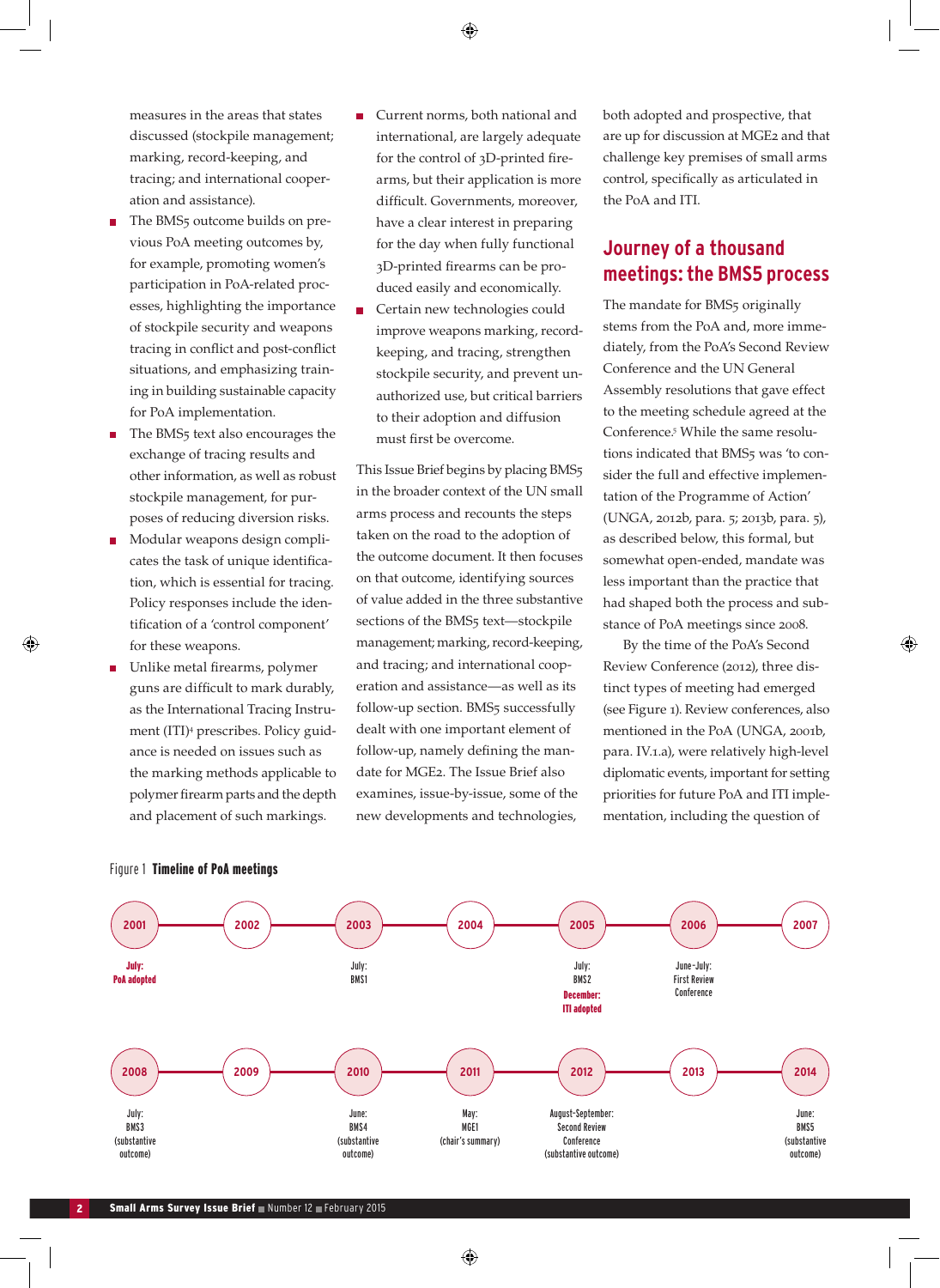#### Box 1 New twists to the old method

The method of work Ambassador Dalius Čekuolis of Lithuania employed for BMS3 comprised various elements designed to keep the meeting 'focused and [to] avoid the politicization of technical issues' (Čekuolis, 2008, p. 23).<sup>8</sup> In preparing for BMS5 and in conducting the meeting itself, Ambassador Zahir Tanin of Afghanistan used most of the same elements. They included '[e]xtensive consultation'; limiting the number of topics for discussion and 'deepening discussion on those'; posting national statements on the UN website, while encouraging delegations to read condensed versions of their statements at the meeting itself; and '[d]ispensing with the general exchange of views', instead moving directly to the discussion of substantive meeting themes (p. 23).

Breaking with the approach taken at BMS3, BMS4, and the Second Review Conference, Ambassador Tanin did not use facilitators—except for the discussions on the ITI, which, in keeping with past practice, were shepherded by an ITI moderator, Anthony Simpson of New Zealand.9 This was made possible by the reduced number of substantive topics at BMS5—three, as opposed to four for both BMS3 and BMS4 and, as noted elsewhere in the Issue Brief, by the extensive preparatory work Ambassador Tanin had undertaken, such as securing early agreement on a provisional meeting agenda (UNGA, 2014b) and conducting five rounds of informal consultations devoted to consideration of his draft meeting text (fifth to ninth consultations). While the chairs of BMS3 and BMS4 had also submitted draft outcome text in advance of each biennial meeting, Ambassador Tanin embarked on the task much earlier—in this regard, following the example of the PoA's Second Review Conference, rather than the preceding BMSs.

future meetings.6 Open-ended meetings of governmental experts, the first of which was held in May 2011, were, as the name indicates, expert-led—involving police officials responsible for tracing, for example—and focused on the exchange of information concerning 'implementation challenges and opportunities', rather than the negotiation of agreed meeting text (UNGA, 2008b, para. 13).7

BMSs, in essence, fell between review conferences and MGEs; while they were diplomat- rather than expertdriven, they were less focused on broad agenda-setting, and more concerned with practical implementation in specific substantive areas. The first two BMSs, convened in July 2003 and July 2005, were lacklustre affairs that covered all aspects of the PoA, largely through the prism of one-way national statements, and that yielded no collective agreement on future action; neither BMS1 or BMS2 produced agreed substantive outcomes. Under the chairmanship of Ambassador Dalius Čekuolis of Lithuania, BMS3, convened in July 2008, took a new,

more focused approach that led to an agreed outcome document (see Box 1). The same method of work was applied for BMS4, in 2010, which again resulted in a substantive outcome.

Like BMS<sub>3</sub> and BMS<sub>4</sub>, BMS<sub>5</sub> got off to an early start, with the nomination of the chair-designate, Ambassador Zahir Tanin of Afghanistan, in August 2013—some ten months prior to BMS5.10 Ambassador Tanin held his first round of open-ended consultations<sup>11</sup> on BMS5 at UN headquarters in New York on 25 October 2013. The initial consultations focused on reaching provisional agreement on the BMS5 agenda, in particular the substantive meeting themes. The topics of ITI implementation and international cooperation and assistance were given, having been agreed previously.12 'Stockpile management, including physical security measures of small arms and light weapons', was added to the list.13

In late 2013 and early 2014, states turned their attention to the identification of focus areas within the agreed agenda items and, as of March 2014, to the consideration of draft text produced by the chair-designate.<sup>14</sup> Ambassador Tanin put forward five draft versions of the BMS5 outcome document in advance of the meeting itself. While the 'zero draft' that he issued on 5 March was limited to a list of 'proposed topics' and a draft structure for the BMS<sub>5</sub> outcome (Afghanistan, 2014b), subsequent drafts, beginning with the 'Draft 1' he produced on 7 May (Afghanistan, 2014c), put substantial flesh on this skeleton. All told, Ambassador Tanin convened nine rounds of informal consultations, eight in New York and one in Geneva—a flurry of diplomatic activity that surpassed, by a fair margin, that which had accompanied BMS<sub>3</sub> and BMS<sub>4</sub>, themselves no slouches in this regard.

On the eve of BMS5, the chair's draft outcome document ('Draft 4') (Afghanistan, 2014d; UNGA, 2014d) was relatively close to the final version in its general structure and content. Although specific language would change significantly, Draft 4 included almost all of the issues that would figure in the final outcome document.

BMS5, held at UN headquarters in New York from 16 to 20 June 2014, followed two parallel paths. The first, defined by the formal meeting agenda and 'programme of work' (UNGA, 2014b; 2014c), comprised formal statements on the various meeting topics mostly from states, but also, on 19 June, from representatives of civil society and international organizations (see Box 2). The second track, which to some extent overshadowed the first,<sup>15</sup> consisted of a series of informal meetings or 'consultations' that were restricted to states and designed to narrow differences on the draft outcome document.

As at previous PoA meetings, several contentious issues, such as ammunition, Security Council work, and the relative strength of commitments for international assistance, would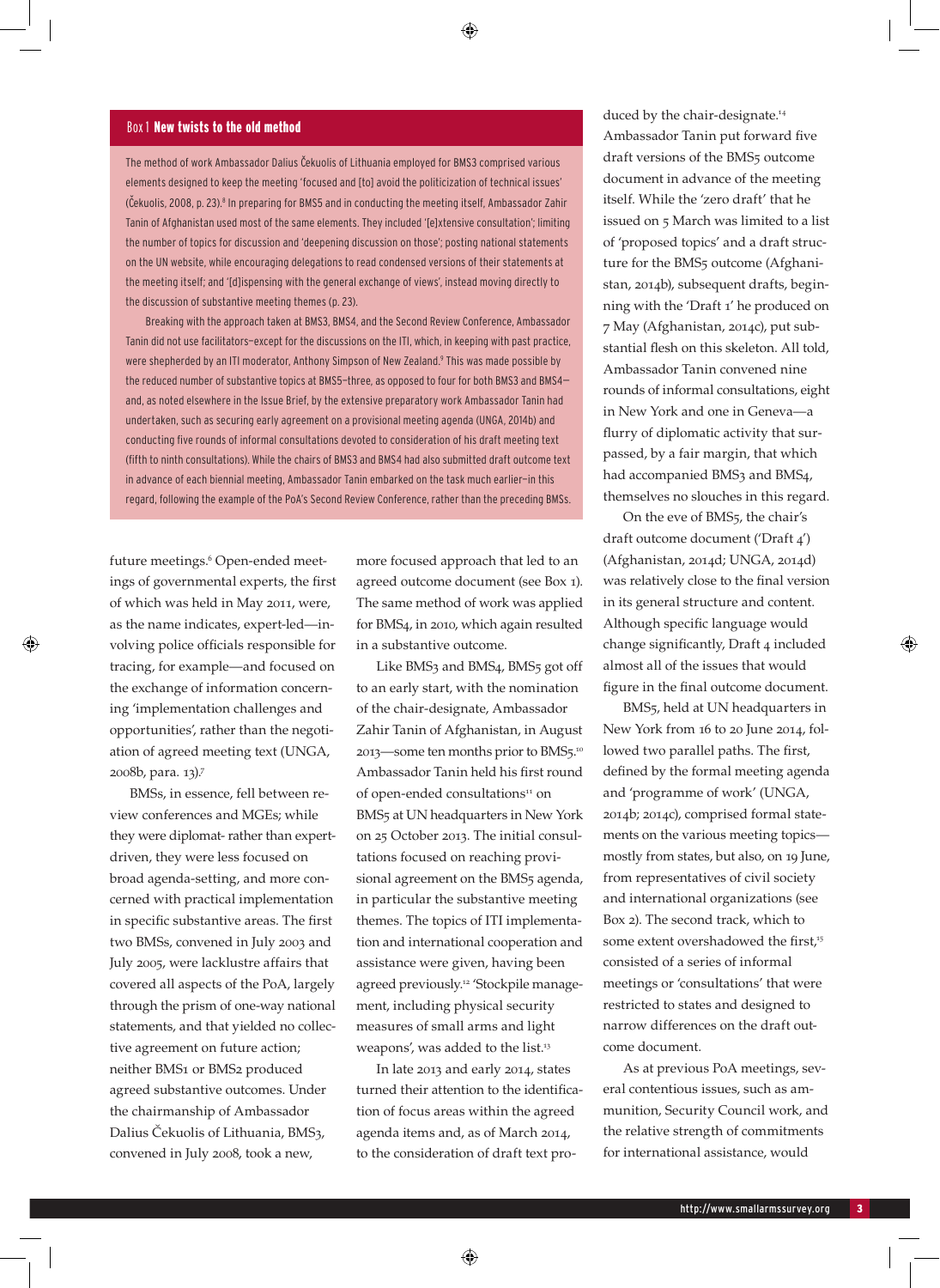take a significant share of meeting time. New bones of contention also arose—in particular, the relationship between the PoA and the Arms Trade Treaty (ATT), the latter having been adopted, in April 2013, after the last PoA meeting, in August–September 2012 (Second Review Conference).

Early on 19 June, on the basis of inputs received at the meeting, Ambassador Tanin issued a new version of the draft outcome document ('Draft 5') (Afghanistan, 2014e), which was discussed that same day. On the morning

#### Box 2 Survivor: IANSA at BMS5

There was speculation about how effective the NGO umbrella group, the International Action Network on Small Arms (IANSA), would be at BMS5 as it had lost its international secretariat due to funding shortfalls. Expectations for the meeting were low among some IANSAaffiliated NGOs, one of which announced its intention to skip the meeting (Mack, 2014).

In the event, IANSA's contribution to BMS5 was significant. As at previous PoA meetings, NGOs and research institutes, in collaboration with states and international organizations, organized a series of 'side events' that highlighted various small arms- and armed violence-related issues.17 NGOs also took to the floor on the morning of 19 June to give prepared statements in plenary session.18 Later the same day, during consultations on the draft outcome document, several states cited the IANSA presentations of the morning and other civil society inputs,<sup>19</sup> as they stressed the importance of a meaningful meeting outcome. Behind the scenes at BMS5, as during the negotiations on the Arms Trade Treaty (UNGA, 2013a), NGOs also liaised with national delegations, alerting them to perceived weaknesses in the draft outcome document and proposing fixes that, in some cases, found their way into the final meeting text.

While the debate among IANSA-affiliated NGOs about the value of BMS5, and the UN small arms process generally, has yet to subside,<sup>20</sup> these groups made their presence, and even absence, felt at BMS5.

of the final day of the meeting, 20 June, the chair issued another revised text (UNGA, 2014e). That afternoon, after a few last fixes to this text,<sup>16</sup> UN member states adopted the BMS5 outcome document, along with the meeting report, by consensus (UNGA, 2014g; 2014f).

# **Anatomy of an outcome: the BMS5 text**

The BMS5 outcome document comprises a five-paragraph introductory part, three sections covering the main meeting themes (stockpile management, the ITI, and international cooperation and assistance), a section on meeting follow-up, and a final, brief $21$ 'other issues' section. As described in greater detail below, certain subjects figure in two or more sections of the document. They include:

- the application of the PoA and ITI  $\mathcal{L}_{\mathcal{A}}$ to conflict and post-conflict situations;
- $\blacksquare$  the participation of women in small arms control efforts;
- diversion: and
- recent developments in small arms  $\blacksquare$ manufacturing, technology, and design.

A few topics that figure prominently in the section on international cooperation and assistance, including the transfer of technology and equipment, capacity building, and research and training, are also echoed in other parts of the BMS5 outcome. The following sections assess the contents of the outcome document, including the question of whether the text adds value to preexisting PoA-related documentation.

#### Stockpile management

The subject of stockpile management had been addressed quite comprehensively at BMS<sub>3</sub>.<sup>22</sup> For BMS<sub>5</sub>, the

challenge was to build on this earlier discussion.

**Application to conflict and postconflict situations.** In the first instance, the BMS5 outcome document underlines the importance of stockpile management 'in settings of armed violence, transnational organized crime and conflict and post-conflict situations' (UNGA, 2014g, para. 6), a somewhat broader set of reference points than is typically found in PoArelated documentation relating to stockpile management. In several places, however, the document emphasizes the application of stockpile management to 'conflict and postconflict situations', citing, in this regard, disarmament, demobilization, and reintegration (DDR) programmes, UN peacekeeping, and 'other relevant national programmes' (paras. 7–8, 17b).<sup>23</sup> The PoA does not explicitly link stockpile security and UN peacekeeping.24 The fact that this connection is 'noted' in the BMS5 outcome (para. 7) represents something of a step forward—although earlier draft versions of the BMS5 outcome contained additional references to UN peacekeeping and related Security Council work.<sup>25</sup>

**Life-cycle management.** Although the BMS5 outcome makes few explicit references to the identification and disposal of surplus small arms, an issue BMS3 dealt with in some detail, $26$  it arguably broaches the subject in a more holistic way by referring to 'life-cycle management procedures' (UNGA, 2014g, paras. 11, 17e). While this term is typically used in relation to ammunition,<sup>27</sup> it would normally include design, procurement, storage, and use—in addition to final disposal. The BMS5 text, however, does not explain the term.

**Guidelines for stockpile management.** Like the BMS3 outcome, the BMS<sub>5</sub> text makes a reference to 'guide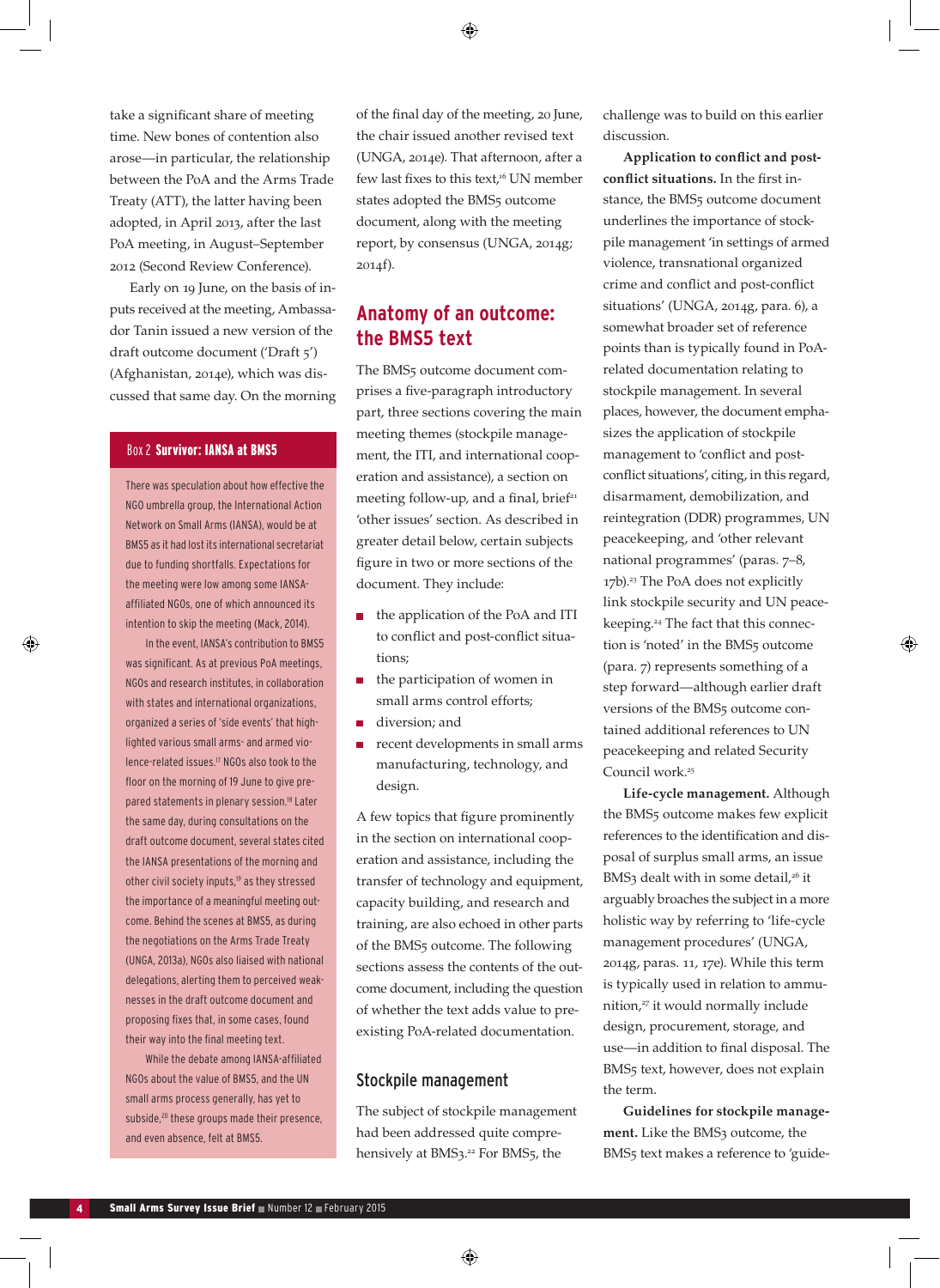lines' for stockpile management;<sup>28</sup> but it is unclear how these differ from the 'standards and procedures' that the PoA refers to in its core provision on stockpile management (UNGA, 2001b, para. II.17). Moreover, BMS5 language referring to 'standards', 'procedures', and 'guidelines' is heavily qualified,<sup>29</sup> in contrast to the PoA, which anchors its exception to the norm of 'adequate and detailed standards and procedures' in a narrower reference to the 'constitutional and legal systems of States' (para. II.17).

**Other provisions.** The stockpile management section also includes language encouraging the sharing of information and good practices on stockpile management (UNGA, 2014g, paras. 12, 16, 17f) and the sharing of 'experience and research in the area of diversion' (para. 13). In line with the outcome of the PoA's Second Review Conference and the UN's broader agenda concerning women, peace, and security,<sup>30</sup> it also promotes the 'meaningful participation and representation' of women in PoA-related 'policymaking, planning and implementation processes', including in the areas of stockpile management, and awarenessraising and education (para. 17d) building on an equivalent provision in the Review Conference outcome.<sup>31</sup> Finally, international cooperation and assistance, addressed in a general way in section III of the BMS<sub>5</sub> text, is also approached through a stockpile management lens, with a focus on training and, to some extent, technology transfer (paras. 14–17, 38c).

These provisions, in conjunction with those cited earlier in this section, and like those contained in the BMS3 outcome,<sup>32</sup> offer national governments and other stakeholders detailed guidance on the implementation of PoA provisions on stockpile management, including in conflict and post-conflict situations. They do not, however, constitute a normative shift in the area of stockpile management. The key norms remain those found in the PoA.33

### The International Tracing **Instrument**

Although it is a separate instrument, the ITI, devoted to weapons marking, record-keeping, and tracing, was developed within the framework of the PoA. BMS5 was the third time the UN membership took up the ITI in the context of a BMS. While the first such meeting, BMS3, had seen UN member states engage with the new instrument in a relatively 'practical and focused' way,<sup>34</sup> BMS<sub>4</sub> saw them in a holding pattern, with the meeting outcome on the ITI offering little value added over its predecessor.35 In fact, the BMS5 outcome on the ITI takes its cue not from the BMS<sub>3</sub> and BMS<sub>4</sub> texts, but from the outcome document of the PoA's Second Review Confer-



Weapons and ammunition stored in a disused factory in Lubumbashi, Katanga province, DRC, 2009. © Gwenn Dubourthoumieu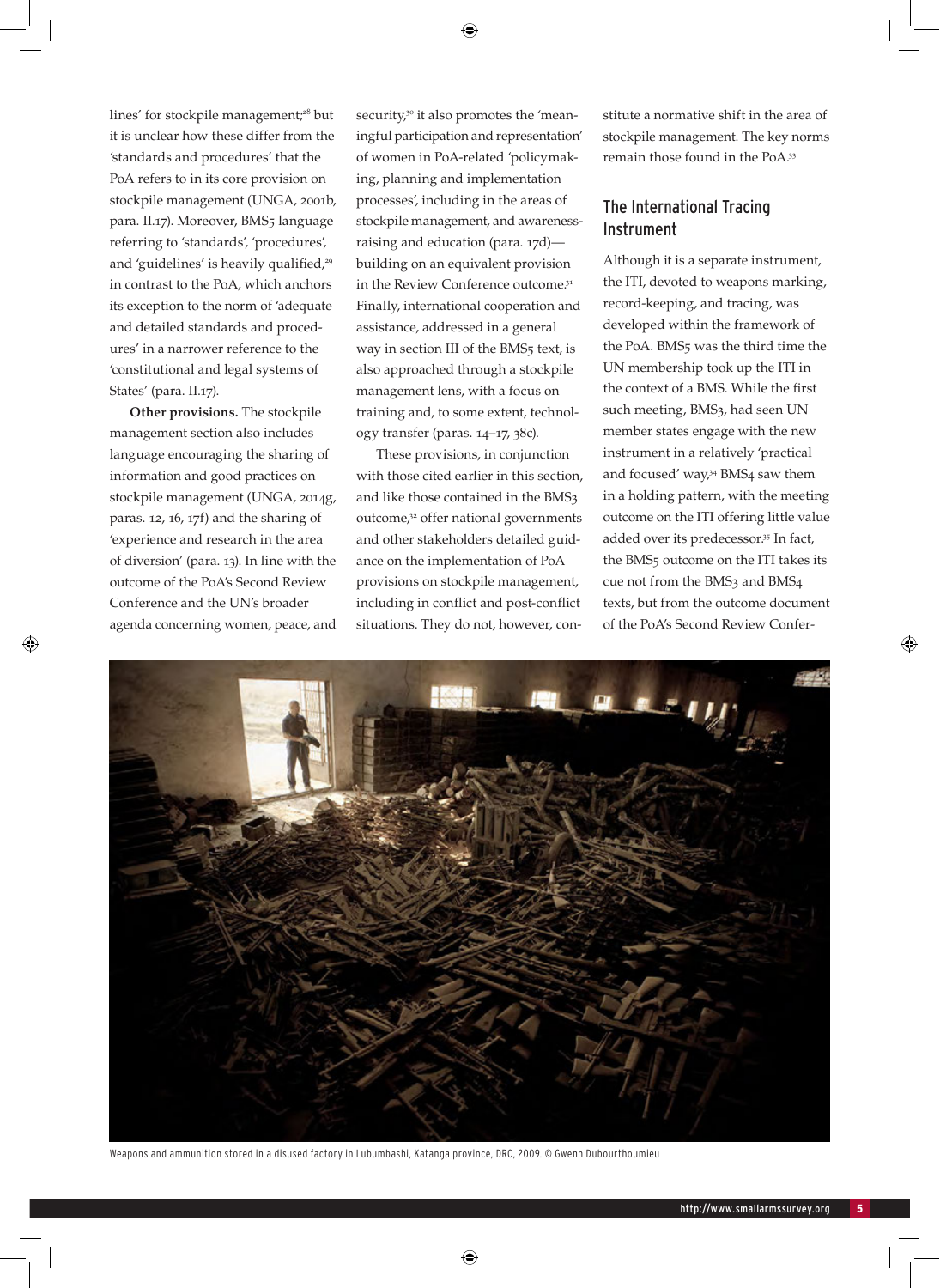ence—and, before it, the 2011 MGE (MGE1). The gains in the BMS5 text are modest, but it does give more concrete expression to several issues that the Review Conference document only sketched out in rough form.

**Conflict tracing.** The first of these issues is the tracing of small arms and light weapons in conflict and postconflict situations ('conflict tracing'), an application of the ITI that, while embedded in the instrument itself, was not given much attention before the Second Review Conference.<sup>36</sup> The tracing of weapons in countries suffering or emerging from armed conflict can serve to detect violations of applicable arms embargoes, spot attempts to rearm, and expose weaknesses in stockpile management (the diversion of weapons from government or peacekeeping force stockpiles).37

Paragraph 21 of the BMS5 text highlights, in a general way, the utility of exchanging tracing information relating to conflict and post-conflict situations, as well as crime, while paragraph 27g calls for 'the enhanced exchange' of tracing information 'between relevant United Nations entities'. Both paragraphs cite the potential application of conflict tracing to 'the planning and implementation of [DDR] programmes and other relevant national programmes'. Paragraph 27f, meanwhile, encourages the provision of support for tracing to governments that host UN peacekeeping missions. Building on general language contained in the outcome of the Second Review Conference,38 UN member states are, in effect, starting to work out some of the practical modalities for the tracing of small arms in conflict and post-conflict situations. In conjunction with related efforts by the UN Security Council,39 conflict tracing is now taking a more tangible form at the UN.

**Exchanging tracing results and preventing diversion.** A second step



A shell casing is placed under a microscope to identify markings scored on it when fired from a handgun during a demonstration by the New York State Police, Albany, 2008. © Mike Groll/AP Photo

forward on ITI-related matters at the Second Review Conference, building on discussions at MGE1, was to promote the exchange of tracing results, both within governments and with other states.40 Among other things, this can raise awareness of significant diversion risks among relevant governmental agencies, including export licensing departments. The ITI section of the BMS5 outcome document similarly emphasizes the importance of exchanging tracing information in order to prevent diversion,<sup>41</sup> but also stresses its utility generally.42 In fact, the diversion of small arms from legal to illicit spheres is a concern that cuts across the ITI and stockpile management sections. The BMS<sub>5</sub> text frequently cites the exchange of tracing results and other information, as well as robust stockpile management and security, as important means of reducing diversion risks.43

**New technologies.** The ITI section of the BMS5 outcome takes up a further issue, one that was introduced at MGE1 and given more concrete expression at the Second Review Conference, namely the 'implications of recent developments in small arms and light weapons manufacturing,

technology and design for effective marking, record-keeping and tracing' (UNGA, 2012a, annexe II, para. 3g).44 The Second Review Conference had requested that the UN Secretary-General report on these issues (para. 3g), and the resulting document was published shortly before BMS5 (UNGA, 2014a). At BMS5, states did not really grapple with the contents of the report, preferring instead to refer to these developments in general terms, including the challenges and opportunities they present for ITI implementation (UNGA, 2014g, paras. 19–20). The UN membership did indicate that it would consider the implications of these developments for the ITI, including 'practical steps to ensure the continued and enhanced effectiveness of national marking, record-keeping and tracing systems' (para. 27d), but it basically kicked the topic farther down the road, proposing it for discussion at the PoA's Second MGE (MGE2), to be held in June 2015 (para. 40a-b).<sup>45</sup> In addition, states recommended that the UN Secretary-General provide further information on the subject and 'encouraged engagement with industry […] to ensure that the parties involved remain fully informed of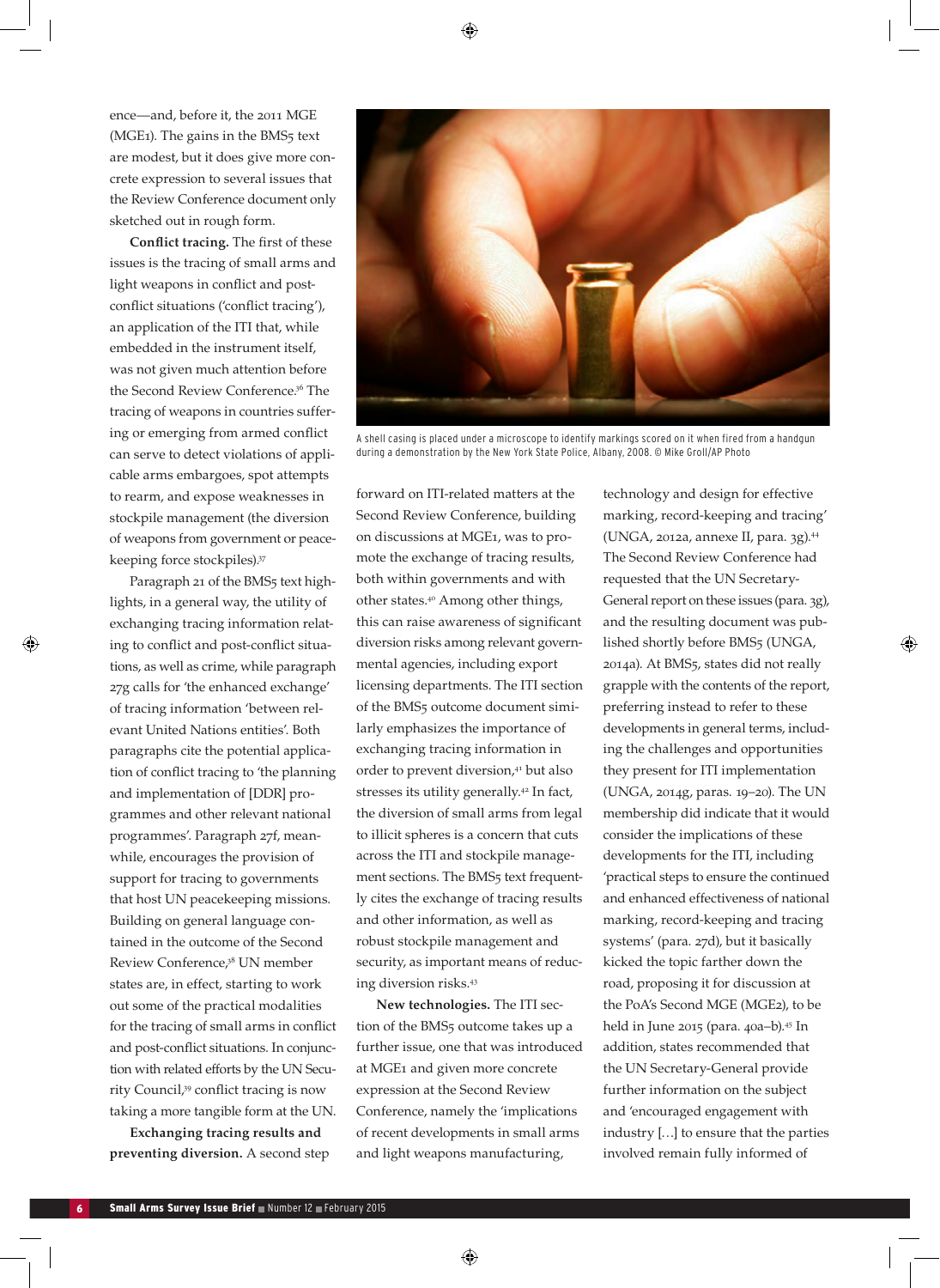relevant technical developments' (paras. 27e, 47).46

**Other provisions.** There are few other sources of value added in the ITI section of the BMS5 outcome. At the Second Review Conference, states had undertaken to 'designate, where they have not done so, […] before the next review conference' the national points of contact mandated by the ITI (UNGA, 2012a, annexe II, para. 2f).47 The BMS5 text reiterates the commitment to designate one or more national points of contact, but without mentioning the deadline of the Third Review Conference, which had been agreed at the Second Review Conference (UNGA, 2014g, paras. 24, 27h). The BMS5 outcome also makes reference to import marking (para. 23), which is important to effective tracing and largely neglected in the BMS<sub>4</sub> outcome,<sup>48</sup> but adds nothing to the ITI itself.49

One can identify a few new wrinkles in the provisions of the ITI section dealing with international cooperation and assistance, for example:

- the implications of 'developments in small arm and light weapon manufacturing, technology and design […] for international assistance and capacity-building' (para. 27d);
- the possible development of 'a comprehensive international assistance framework' to support ITI implementation (para. 27i); and
- 'adequate technical and financial assistance to strengthen national capacities for ballistics information collection and exchange' (para. 27k).

Yet, as often arises with the topic of international cooperation and assistance, commitments are few, qualifiers many ('consider', 'encourage'). In fact, battle lines were drawn on this very issue during the negotiations on the BMS5 section devoted to international cooperation and assistance.

## International cooperation and assistance

The BMS5 outcome document, generally—not only its section on international cooperation and assistance emphasizes three subjects that were part of the meeting agenda:<sup>50</sup> capacity building, $51$  training, $52$  and the transfer of technology and equipment.53 It also puts these topics on the agenda of MGE2 (UNGA, 2014g, para. 40c). In addition, the international cooperation and assistance section, applicable to both the PoA and ITI,<sup>54</sup> reprises some of the themes of past PoA meetings,<sup>55</sup> such as:

- **E** ensuring the 'adequacy, effectiveness and sustainability' of international cooperation and assistance (UNGA, 2014g, paras. 29, 38a, 38(n)  $(i))$ ;<sup>56</sup>
- **n** increasing 'the measurability and effectiveness of international cooperation and assistance' (para. 37);<sup>57</sup>
- improving the 'matching of needs with available resources' (para. 35);
- using national reports on PoA and  $\mathcal{L}_{\mathcal{A}}$ ITI implementation 'to identify, prioritize and communicate assistance needs' (para. 38f);
- 'preventing and reducing the  $\blacksquare$ devastating consequences' of the illicit small arms trade on children (para. 38j);58
- strengthening cooperation in  $\mathcal{L}_{\mathcal{A}}$ addressing the illicit trade in small arms and light weapons across borders, in particular at the subregional and regional levels (paras. 33, 38k);<sup>59</sup> and
- facilitating the participation and representation of women in international cooperation and assistance for PoA and ITI implementation (para. 31).<sup>60</sup>

The BMS5 outcome outlines several additional steps for purposes of strengthening international cooperation and assistance for PoA and ITI implementation, including:

- enhancing the exchange and utilization of knowledge, expertise, and lessons learned—including expertise and technical capabilities available in developing countries and at the regional and sub-regional levels (paras. 28, 32, 38h–i);
- avoiding duplication in the prom. vision of, or requests for, assistance, including through coordination with relevant regional and subregional organizations (paras. 38g–h);
- cooperating with the UN regional centres for peace and disarmament, the World Customs Organization, INTERPOL, and the UN Office on Drugs and Crime in implementing the PoA and ITI (para. 38l); and
- sustaining collaboration between the UN Secretariat and relevant research and training institutions, including through the provision of information relating to PoA and ITI implementation (para. 38(n) (ii)–(iii)).

Overall, in line with the outcome of the Second Review Conference,<sup>61</sup> the language in the BMS<sub>5</sub> text's international cooperation and assistance section is relatively strong. Whereas states typically agree only to 'seriously consider rendering assistance' under the PoA (UNGA, 2001b, para. III.3), $62$ they are less equivocal in the BMS5 outcome:

*States also reaffirmed that international cooperation and assistance should be rendered upon request, as appropriate, in line with the needs and priorities of recipient States, and that its adequacy, effectiveness and sustainability should be ensured*  (UNGA, 2014g, para. 29).

Qualifiers remain, however. In the BMS5 outcome, one of the most fre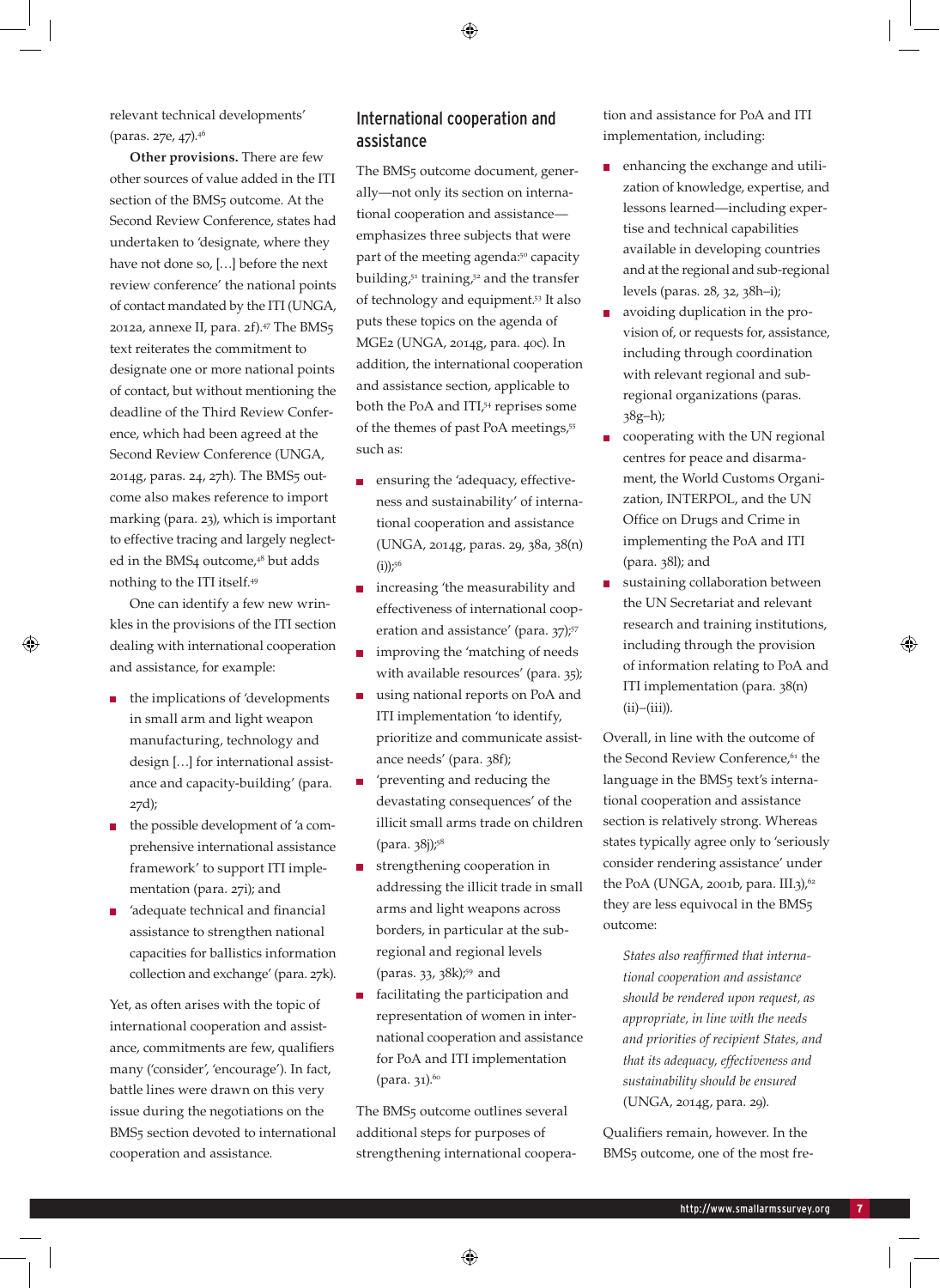quently used is the phrase 'as appropriate', employed in the provision quoted above. Most significantly, text championed by the Non-Aligned Movement, which emphasized that PoA assistance should be unconditional,<sup>63</sup> as reflected in the draft outcome document the chair proposed for BMS $5^{64}$  was dropped from the last versions of the document in the face of opposition from donor countries.

#### Follow-up

The follow-up section of the BMS5 outcome document borrows its structure and much of its content from the outcome of the Second Review Conference.<sup>65</sup> Borrowed content includes: a recap of the schedule of meetings agreed for the period from 2012 to 2018;66 reaffirmation of 'the importance of the early designation of the chair of future [PoA] meetings' (UNGA, 2014g, para. 42);<sup>67</sup> text encouraging 'a maximum of synergies' between national, regional, and global-level meetings and action on small arms (paras.  $44-45$ );<sup>68</sup> two paragraphs encouraging the engagement of civil society, including industry, in the implementation of the PoA and ITI (paras.  $46-47$ );<sup>69</sup> and text promoting the provision of financial support for 'wider and more equitable' PoA meeting participation (para. 50).70

While the BMS5 follow-up section also repeats the Review Conference recommendation to 'improve the utility' of national reports on PoA and ITI implementation by synchronizing them with BMSs and review conferences (para.  $48$ ), $71$  it builds on the Review Conference text by urging the use of national reports 'to identify implementation trends and challenges' (para. 49). Given the UN membership's continuing aversion to the formal monitoring of PoA and ITI implementation, this could help generate an

improved picture of overall implementation.<sup>72</sup> The BMS<sub>5</sub> text also goes further than the Review Conference outcome by citing 'the important role of regional and subregional organizations […] in building capacity and promoting cooperation and assistance' for PoA and ITI implementation (para. 43).

Most importantly, however, the BMS5 outcome document sketches out the mandate for MGE2. In line with the outcomes of past PoA meetings, in particular the Second Review Conference<sup>73</sup> the BMS<sub>5</sub> text reaffirms that the topic of international cooperation and assistance 'should continue to be an integral element of the agenda of all [PoA] meetings' (para. 41). More specifically, it recommends that MGE2 take up the question of the 'transfer of technology and equipment, as well as capacity-building, in particular training', for PoA and ITI implementation (para. 40c). In addition, it proposes that MGE2 consider 'recent developments in small arm and light weapon manufacturing, technology and design', including '[p]ractical steps to ensure the continued and enhanced effectiveness of national marking, record-keeping and tracing systems in the light of such developments' (paras. 40a–b). In its annual resolution on small arms, the UN General Assembly subsequently confirmed this mandate (UNGA, 2014h, para. 6).

As articulated in the BMS5 outcome, preparatory steps for MGE2 include the presentation, by the UN Secretariat, of options for the enhanced funding of implementation-related activities and for the establishment of PoA- and ITI-related training programmes, as well as a UN study on 'the adequacy, effectiveness and sustainability of financial and technical assistance' since the time of the PoA's adoption in 2001. The BMS5 outcome specifies that the latter study is to be

discussed at MGE2 (2015) and considered at BMS6 (2016) (paras. 38m,  $38(n)(i)$ ).

While it remains to be seen whether these follow-up measures will yield tangible results over the medium and long term, specifically in terms of strengthened PoA and ITI implementation, they do give the impression of a process striving towards 'coherence, effectiveness and continuity' (UNGA, 2012a, annexe I, sec. III, first preambular para.).74

#### Taking stock of BMS5

Although they noted a certain lack of ambition, several observers found much to commend in the BMS5 outcome.75 In fact, a comparison of this text with the outcomes of the Second Review Conference and the preceding BMSs reveals several sources of value added in the BMS5 outcome:

- $\blacksquare$  the promotion of women's participation and representation in PoArelated policy-making, planning, and implementation processes (UNGA, 2014g, paras. 10, 17d, 31);76
- highlighting the potential application of stockpile management to conflict and post-conflict situations, including DDR programmes, UN peacekeeping, and 'other relevant national programmes' (paras. 7–8, 17b);
- the articulation of practical steps  $\blacksquare$ for the tracing of small arms in conflict and post-conflict situations, building on general language contained in the outcome of the Second Review Conference (paras. 21, 27f–g);77
- some acknowledgement of related Security Council work on small arms (paras. 7, 10, 31);<sup>78</sup>
- **relatively strong language on** international cooperation and assistance, including the identification of specific follow-up;79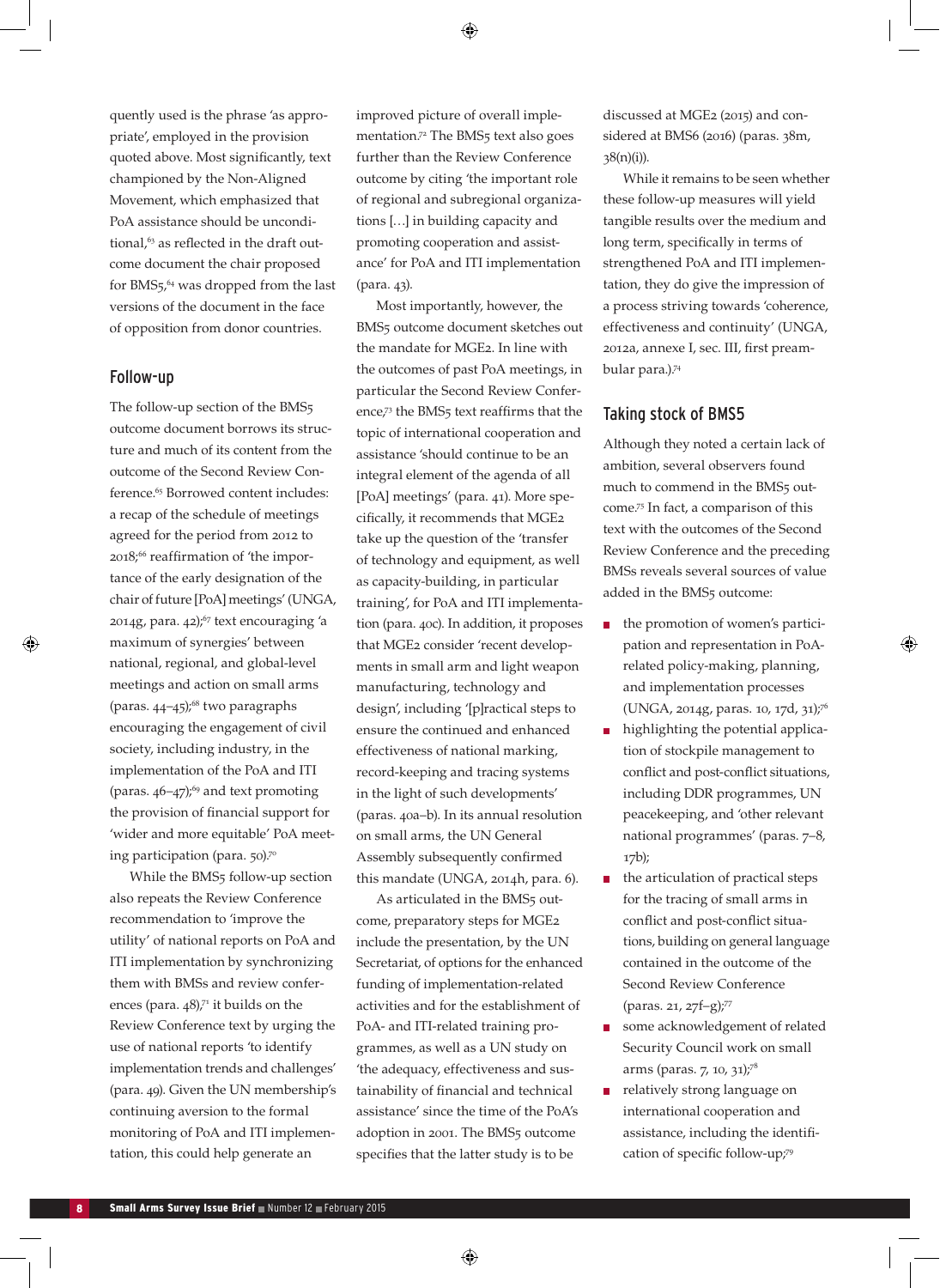- a clear mandate for MGE2 (para.  $40$ ); $80$  and
- **n** an encouragement to improve the utility of national reports on PoA and ITI implementation by using them to identify implementation trends and challenges (para. 49).

Nevertheless, there were some important omissions from the BMS5 text, such as:

- direct references to ammunition, including the International Ammunition Technical Guidelines;<sup>81</sup>
- **g** greater acknowledgement of UN Security Council work on small  $arms$ <sup>82</sup>
- $\blacksquare$  references to the relationship between the PoA and ATT<sup>,83</sup> and
- mentions of 'security sector reform'84 and of the International Small Arms Control Standards (ISACS).85

At the end of the day, the BMS5 outcome ushers in no normative shifts. For now, the place of ammunition in the UN small arms process remains uncertain, even though the BMS5 text hints that this could change. At the same time, any mention of the connections that exist between the PoA and related Security Council work, or the ATT, remains controversial. More broadly, even though BMS5 mostly managed to build on, rather than repeat, earlier discussions on stockpile management, the ITI, and international cooperation and assistance, these discussions yielded nothing radically new or different from the PoA and ITI themselves. While that can be seen as a weakness.<sup>86</sup> the action arguably lies elsewhere; the true value of the BMS5 text rests in its enumeration of practical steps that can be taken to advance small arms control in the areas it covered (Marsh, 2014).

This more positive assessment assumes that the measures contained in the BMS5 outcome will be translated into concrete laws, policies, and programmes in the communities, countries, and regions affected by small arms violence. The Issue Brief returns to this question later, in its conclusion, but first focuses on another form of follow-up, namely that which can be conducted in UN meeting halls. As noted above, BMS5 did not consider in any depth the implications of new technologies for ITI implementation, leaving this to the governmental experts who will convene at UN headquarters for MGE2 in June 2015 (UNGA, 2014g, para. 40; 2014h, para. 6). The next section of the Issue Brief, finalized in January 2015, looks ahead to MGE2, examining the subjects with which participants will have to contend at that meeting.



An officer of the disarmament, demobilization, and reintegration programme of the UN Operation in Côte d'Ivoire (UNOCI) supervises the collection of weapons by UN peacekeepers and the Republican Forces of Côte d'Ivoire (FRCI), Abidjan, February 2012. © Basile Zoma/UN Photo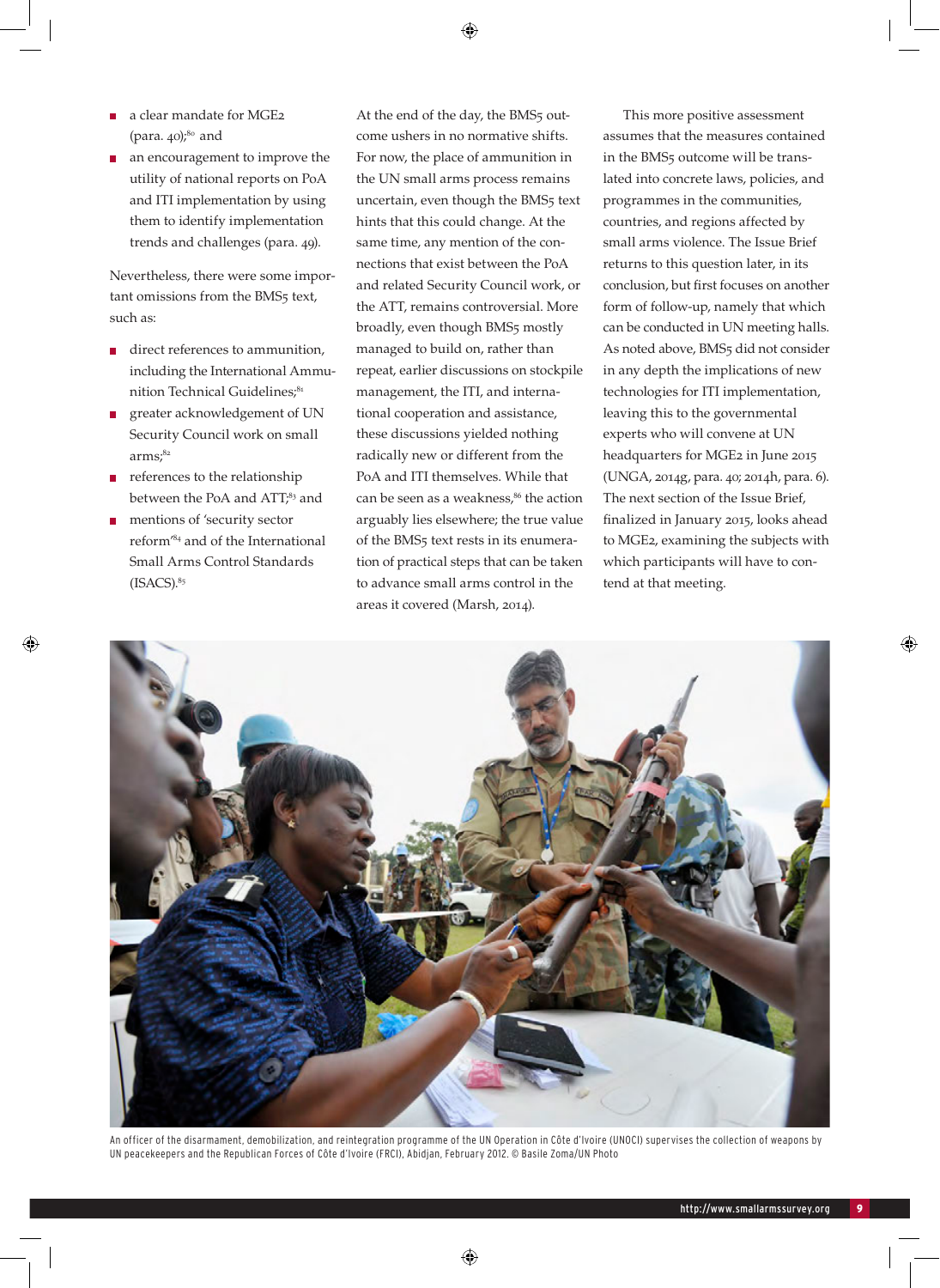# **Getting to grips with new technologies: MGE2**

As noted earlier, the topic of 'recent developments in [small arms] manufacturing, technology and design'—in particular their implications for ITI implementation (UNGA, 2014g, para. 40a)—reaches MGE2 via MGE1, the Second Review Conference, and BMS5. Two general references in the BMS5 outcome aside (paras. 19–20), only MGE1 has looked at the subject in any detail, focusing on two issues: modular weapons design and the use of polymer in the production of firearms, specifically in handgun frames.87 Between the time of MGE1, in May 2011, and the publication of the UN Secretary-General's report on the new technologies, in May 2014, another issue had drawn widespread attention, namely the production of firearms using additive manufacturing processes—often known as '3D printing'. The UN Secretary-General's report reviews these three issues, along with a fourth, specifically the use, or potential use, of new technologies for improved small arms control (UNGA, 2014a).88 The following sections review each of the four issues in turn, drawing, above all, on a Small Arms Survey publication that examines them in greater depth (King and McDonald, 2015).

#### Modular weapons<sup>89</sup>

In some countries, the armed forces are now looking to modular rifles as 'all-in-one' replacements for different rifle types and models. Modular rifles typically feature 'split-receiver architecture'. The primary structural component of these rifles, the 'receiver', is divided into an upper and lower receiver. One of these components serves as a core (fixed) section around which most other major parts and components can be changed. In this way, the user, using relatively basic tools and procedures, can reconfigure the rifle to meet different operational needs—changing the calibre or barrel, for example, in order to optimize rifle use in different environments. Operators can also exchange most parts on a modular rifle with parts from the same or related models. To date, designers have adopted different approaches to modularity. 'Full modularity' allows for the complete reconfiguration of a rifle, including a change of calibre. Under the 'family approach', the same model is produced in different versions, each with its own calibre; while the calibre of a specific rifle cannot be modified, other characteristics can be changed (Persi Paoli, 2015b, pp. 24–34).

Although the concept of modularity has gained traction over the past decade among some national armed forces, consideration of its implications for weapons marking, record-keeping, and tracing has lagged behind. The main problem with modular weapons, simply stated, is that the weapon and its major components cannot be clearly distinguished for tracing purposes. The essential first step in tracing any weapon is to uniquely identify it, based on its physical characteristics (make and model) and identifying marks (in particular, serial number). Yet, if the receiver and one or more additional parts of a modular rifle are marked with identifying information—as the ITI prescribes and recommends, respectively<sup>90</sup>—the rifle will usually bear conflicting identifying information (for example, serial numbers) following a change of parts, hampering attempts to uniquely identify it.

A related problem is that, in addition to certain required identifying marks—manufacturer, country of manufacture, and serial number—the



A partially-disassembled SCAR-L (Special Forces Combat Assault Rifle). © weaponsman.com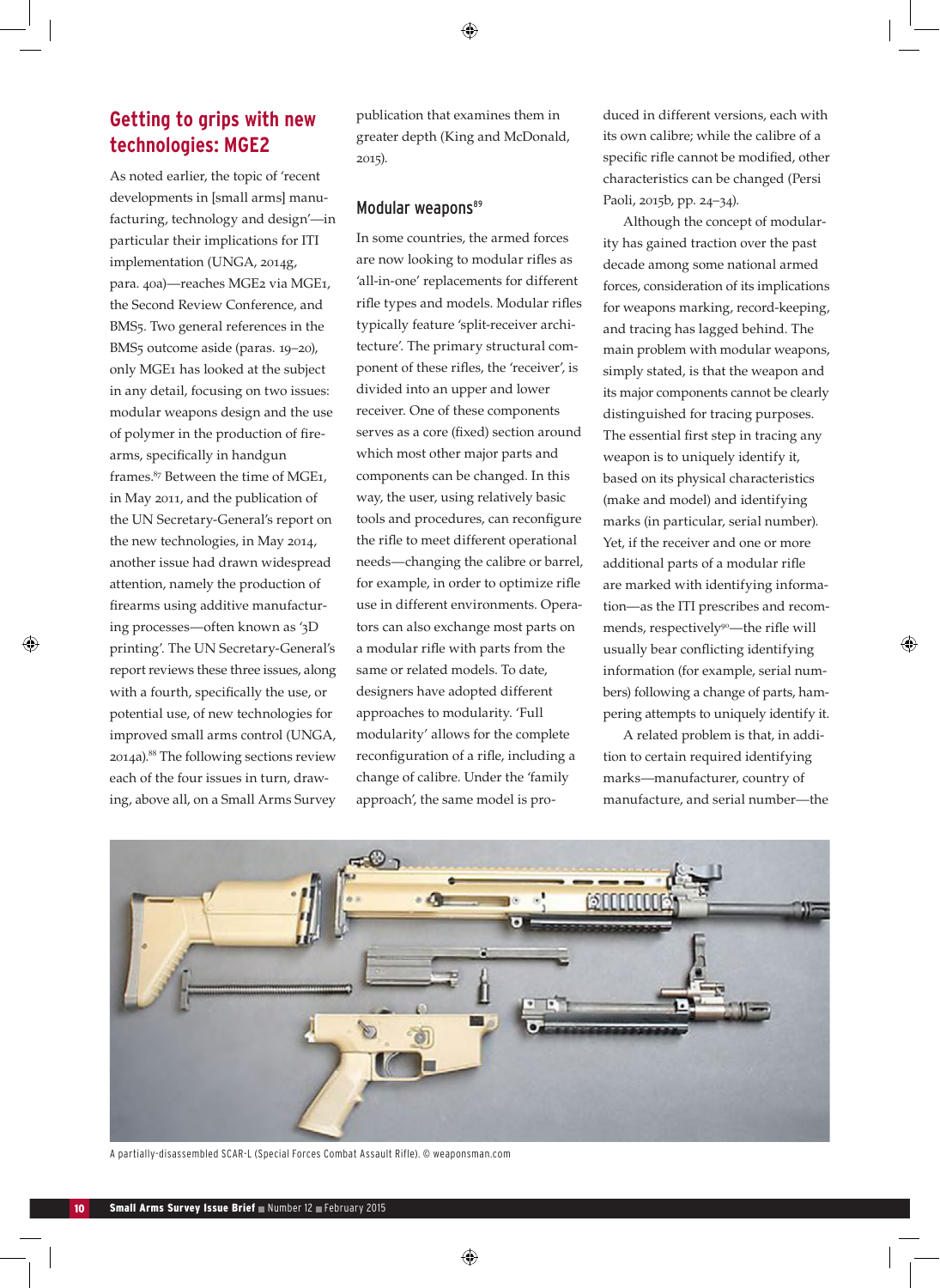ITI also recommends the marking of additional information, such as weapon calibre (UNGA, 2005, para. 8a). It obviously makes little sense to mark a 'fully modular' rifle with a designation of calibre since this can be changed. In short, record-keeping and tracing become more complicated in a fully or even partially—modular world. The crucial question is: how can one track a weapon throughout its life cycle, irrespective of changes in its configuration (such as calibre or barrel length)?

Policy options include the identification of a 'control component' for a modular rifle—logically the part around which most other major components can be changed (upper or lower receiver). Decisions also have to be taken as to the identifying information to mark on the control component, whether and how other components of the rifle should be marked, and whether and how records associated with the weapon, presumably linked to the control component, should try to account for the weapon's potential configurations.91 Useful solutions will need to take account of the inherent complexity of modular weapons, while, at the same time, remaining as simple—and practicable—as possible.

#### Polymer frames<sup>92</sup>

Gun manufacturers are increasingly using polymers in the production of firearm parts, including the frames of many handguns. The primary reasons for the use of polymers, in place of metal, are the lower weight and cost of polymer parts. Yet, despite these and other advantages, in contrast to metal it is often difficult to mark polymer frames durably, as the ITI prescribes, in order to ensure gun traceability (UNGA, 2005, para. 7).

The ITI leaves the choice of marking methods to national discretion but indicates that:

*States will ensure that, whatever method is used, all marks required under this instrument are on an exposed surface, conspicuous without technical aids or tools, easily recognizable, readable, durable and, as far as technically possible, recoverable* (para. 7).

#### It further specifies that:

*A unique marking should be applied to an essential or structural component of the weapon where the component's destruction would render the weapon permanently inoperable and incapable of reactivation, such as the frame and/ or receiver, in compliance with paragraph 7 above* (para. 10).

Through the use of forensic techniques, markings made on metal can often be recovered following attempts to erase or alter them. This is much more difficult in the case of polymer. Arms traffickers seeking to make a polymer gun untraceable will normally succeed in doing so once they remove the serial number that the manufacturer has applied to the frame. One approach to the problem, used in the United States, is to require manufacturers of polymer frame firearms to embed in the frame a metal tag that is stamped with the weapon's serial number (Persi Paoli, 2015a, p. 13). In practice, however, as some states pointed out at MGE1, criminals intent on preventing the identification of the firearm can often easily remove the tag.<sup>93</sup> An increasing number of manufacturers are, however, embedding the plate in such a way that it can only be pried out by damaging the frame and, as a result, structurally weakening the firearm.

Additional obstacles to the marking of polymer firearms arise after the time of manufacture. Some of the metal tags inserted during production are not large enough to accommodate post-manufacture markings, including

import marks. In such cases, the marks have to be made on the polymer frame itself. One advantage of polymer frames is that they can be marked after the time of manufacture without damaging the finish that gun producers often apply to metal firearms. But only a limited number of marking methods can be used to mark polymer, even in a non-durable manner. They include engraving, in particular laser engraving, and, with some limitations, dot-peen (micro-percussion).94 Laser machines, however, remain relatively expensive, limiting their use in many countries.

As drafted, the ITI takes little account of the specificities of polymer firearms. Guidance is needed on such issues as the use of metal tags, marking methods applicable to polymer firearm parts, and the depth and placement of such markings. International cooperation and assistance, including associated training, will also be important to the broad diffusion and uptake of technology suitable for the marking of polymer firearms, in particular after the time of manufacture. States could also exchange information on—or collaborate on the development of new techniques for the recovery of markings removed or altered from polymer parts.95 The UN Secretary-General's report, along with international guidelines, such as the International Small Arms Control Standards, also present options for meeting the challenges posed by polymer frame guns (UNGA, 2014a; UNCASA, 2012).

#### 3D printing<sup>96</sup>

Falling prices, improved technology, and other factors have led to a boom in additive manufacturing ('3D printing') in recent years, at both the industrial and consumer (hobbyist) levels. Industry, including aerospace and defence, is making increasing use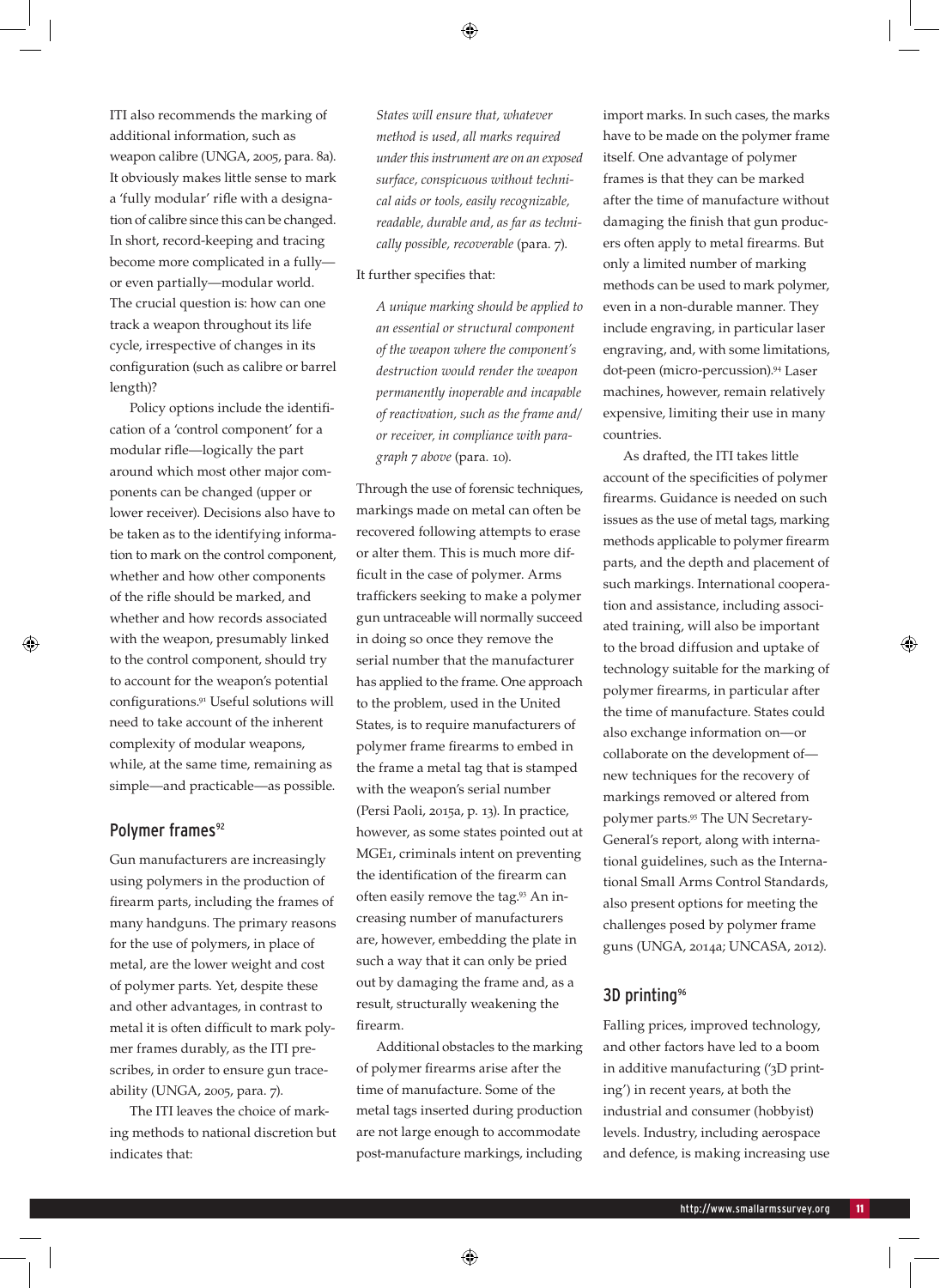of 3D printing due to such advantages as increased speed in the development of designs and prototypes, reduced material use, easier production of complex products, and inexpensive customization. To date, firearm manufacturers have mostly used the technology to produce a range of gun components (such as lower receivers) and accessories (such as sound suppressors). The latter part of 2013, however, saw the printing of the first complete firearm from metal using a high-end 3D printer. Although several examples of this model—the Solid Concepts Inc. 1911—have been sold to the public, it is not commercially viable given its price tag of USD 11,900.97

Encouraged by the increased availability of relevant materials, software, and hardware—in particular cheaper, user-friendly printers—hobbyists, craft producers, and small businesses are also starting to print firearms, but from polymer. In early 2013, Defense Distributed produced the first functioning 3D-printed firearm, the 'Liberator' handgun. Except for a metal firing pin and a metal block designed to ensure compliance with minimum metal (detectable firearm) laws in the United States, the original Liberator is made entirely of polymer. Initial models were capable of firing only between 1 and 11 rounds before structural failure occurred, although improved designs were in development as of late 2014.98

The advent of consumer-produced 3D-printed guns has attracted considerable attention from policy-makers and law enforcement agencies worldwide. In May 2013, two days after Defense Distributed posted the Liberator design files on its website, the US Department of State directed the firm to remove them, citing a possible violation of US arms export regulations. In 2013–14, several countries introduced legislation that would ban or

otherwise restrict 3D-printed firearms or their components. Some legislators have also called for controls on 3D printers, the materials used to produce 3D-printed guns, and associated computer files. Such proposals are problematic, however, as the materials and equipment used to produce 3D-printed firearms are also used to make other 3D-printed products.99

In fact, current norms, both national and international, are largely suitable for the control of 3D-printed firearms. National regulations, or provisions in such instruments as the UN Firearms Protocol (UNGA, 2001a), the PoA (UNGA, 2001b), the ITI (UNGA, 2005), and the Arms Trade Treaty (UNGA, 2013a), relating to small arms manufacture, international transfer, and marking, record-keeping, and tracing, would govern 3D-printed guns in the same way they govern traditional firearms. Yet it is often more difficult to apply these norms to 3D-printed firearms. Many of the associated law enforcement challenges stem from the diffusion of increasingly powerful 3D printing technology to individuals and small groups. Criminals and non-state armed groups may find 3D-printed guns attractive since, when unmarked, they are untraceable, and because many security screening devices have difficulty detecting firearms made largely of polymer—although that is not true of the (standard) ammunition they still use. For such reasons, illicit online markets currently sell Liberatortype pistols.

Additional challenges posed by 3D-printed guns include:

- the control of unlicensed production, or production involving shared resources in so-called 'maker spaces';
- enforcement of restrictions on the flow of weapons-related information over the Internet;
- the limited application of forensics П (ballistics) techniques to some 3Dprinted firearms;
- the possible routine destruction of П low-cost 3D-printed guns by criminals in order to eliminate evidence; and
- the risk of catastrophic weapons failure (consumer safety).<sup>100</sup>

It seems likely that 3D printing, including for firearms production, will pick up more steam. Current predictions are for further declines in the cost of printers and materials and the increased accessibility of related software and weapons design files. Nevertheless, high-end 3D manufacturing technology—capable of producing complete metal firearms or critical structural components in metal or robust metal–polymer hybrids—will remain the preserve of larger, wellresourced companies for the foreseeable future. This will facilitate law enforcement monitoring of sophisticated 3D-printed firearms production. It will also limit the appeal of 3D-printed guns to criminals and non-state armed groups.

On any current measure of relative cost and performance, firearms produced using traditional manufacturing techniques, including craft firearms, easily best their 3D-printed counterparts. For many years to come, individuals and small groups will continue to confront major hurdles to the production of reasonably effective 3Dprinted firearms. These include the cost of suitable printers and materials and the required technical skills. That said, as indicated above, 3D-printed guns already present important law enforcement challenges. Governments, moreover, have a clear interest in preparing for the day when fully functional 3D-printed firearms can be easily and economically produced.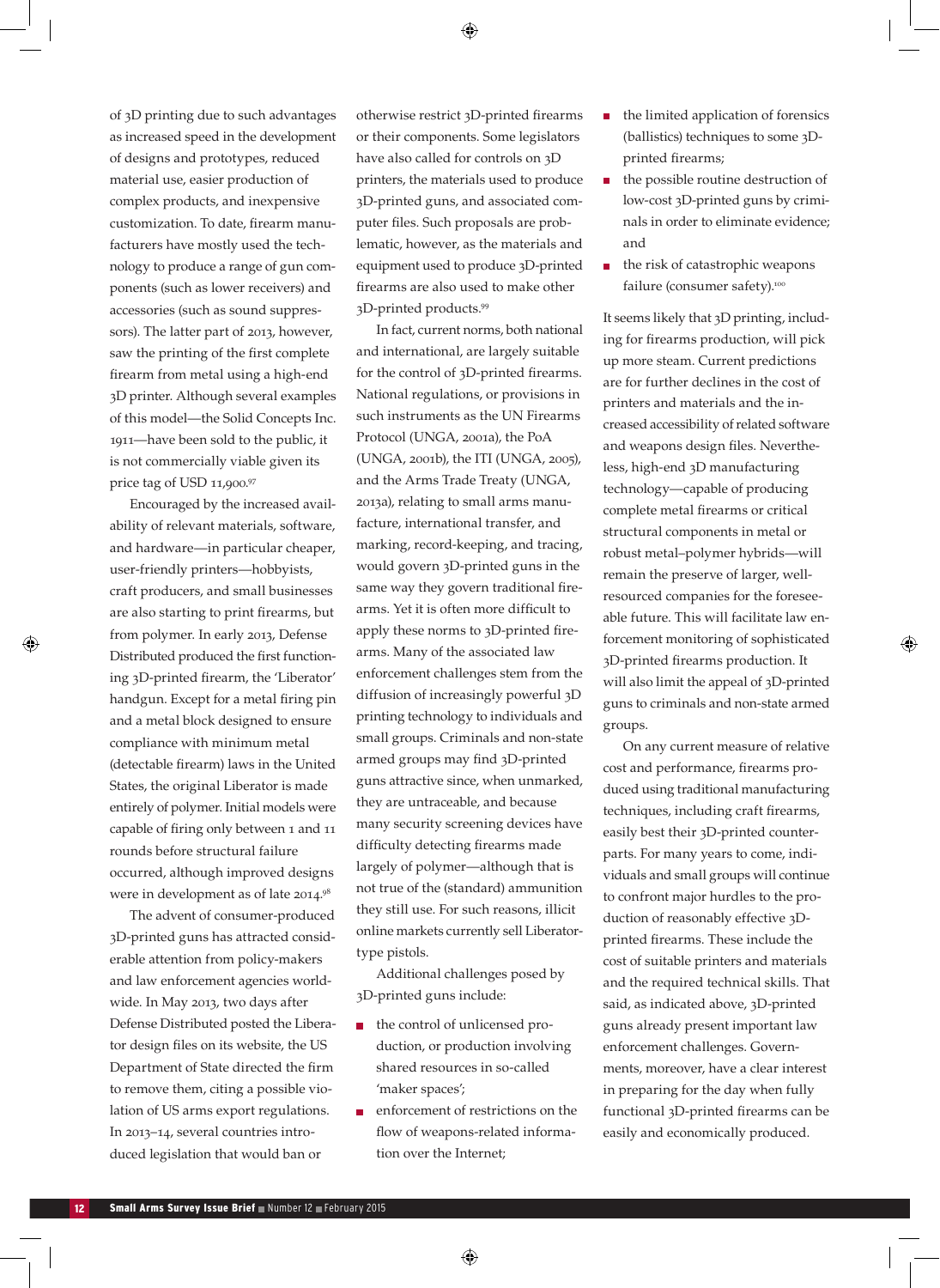

A two-dimensional data matrix code. © Traceability Solutions

## New technologies for improved small arms control<sup>101</sup>

As indicated in the preceding sections, technologies that are new—or at least new to the firearms industry—including modular design, the use of polymer, and 3D printing—pose certain challenges to the implementation of the PoA and ITI. Nevertheless, as indicated in this section, new or underutilized technologies can also improve marking, record-keeping, and tracing, strengthen stockpile security, and prevent unauthorized use—provided critical barriers to their adoption and diffusion can be overcome and the new technologies can be reconciled with existing multilateral control norms.

New marking technologies, such as data matrix codes and microstamping, coupled with improvements to associated scanning technology, could allow users to instantly capture, store, retrieve, and exchange information about a given weapon. Using these technologies, data that uniquely identifies the weapon, in particular its serial number, could be combined with information about its authorized

users and ownership or usage history. This presupposes, however, not only the adoption of the new marking and scanning systems, but also the existence or creation of necessary IT infrastructure.<sup>102</sup>

New technology also offers opportunities for improved stockpile management, including access control, increased data accuracy, and the monitoring and protection of weapons in transit from one location to another. Some of these technologies, such as biometric gun safes, are inexpensive and available to individual gun owners, while others, such as the US military's Defense Transportation Tracking System, cost many millions of dollars to set up and run. Radio frequency identification (RFID), in particular, could play an important role in improved weapons management and security. Already used in a wide range of commercial and defence applications, RFID tags and strips, coupled with associated scanners, could be employed, for example, to detect attempts to break a seal on a shipping crate.<sup>103</sup> The transborder application of RFID technology is currently

limited, however, due to the use of different RFID frequency bands in different countries (UNGA, 2014a, para. 34).

End-use control is another potential application of new or underutilized technology. Electronically controlled safety mechanisms (ECSMs) may be biometric (such as palm-print scanners) or token-based (such as a RFID-tagged wrist watch). They can, for example, prevent a criminal from using a stolen gun—locking it in the absence of the necessary palm print or wrist watch. There is controversy surrounding ECSMs, however, with some observers expressing concerns about their reliability. So far sales of ECSM-equipped firearms have been limited (Schroeder, 2015, p. 83).

There are numerous barriers to the uptake of these new technologies. Foremost among them is cost, including, for many countries, the cost of establishing supporting infrastructure (databases and networked IT). As indicated above, there are also questions about the reliability of some of these technologies, in particular ECSMs, which some fear could prevent the use of a gun by its authorized user when most needed. Additional barriers in clude the difficulties of sharing information stored in a new format, opposition from political and consumer groups, especially in the United States, the conservative nature of political and military procurement, and the historically slow pace of change in firearms technology.104 Some technologies, moreover, do not meet the requirements of existing multilateral control instruments.105

For all these reasons, 'old' firearms technology is proving surprisingly resistant to the changes that have recently transformed other products and industries. Whatever the future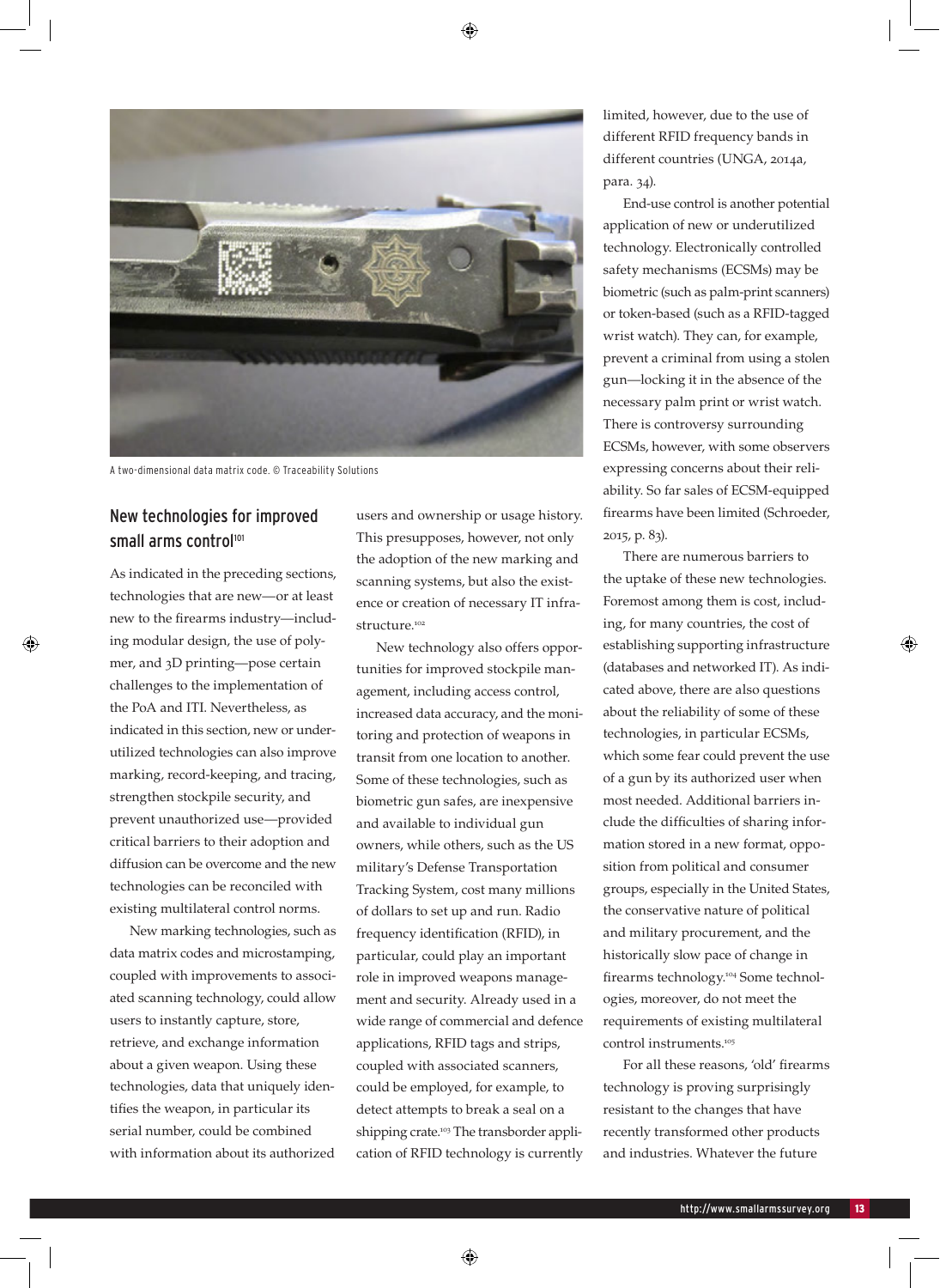impact of technology on the firearms industry, it is also important to note that the huge number of small arms now circulating in the illicit market, very few of which feature new technology, will define the small arms problem for years to come. Irrespective of the advantages offered by many of the new systems, the same tried and tested methods remain key to small arms control. At the end of the day, the basics of weapons marking, record-keeping, and tracing, stockpile management, and diversion prevention, as defined in the PoA and ITI, are still essential for all countries, whatever their degree of access to new technology.

That said, as described above and as the MGE2 discussions will undoubtedly show, some new technologies, including modular design, polymer

frames, and 3D printing, make implementation of the PoA and ITI more difficult. MGE2 will offer participants an important opportunity to share information and lessons learned in each of these areas, but the long-term value of these discussions will be limited unless states go beyond a review of the new challenges to identify specific, cost-effective ways of meeting them.

## **Conclusion**

A meeting was held, but to what end? BMS5, including its preparatory phase, was characterized by intense diplomatic effort, yet the result is not exactly groundbreaking. The BMS5 outcome document is marred by key omissions, such as a mention of obvious linkages between UN General Assembly (PoA) and Security Council work on small arms, and between the PoA and the

ATT. The actual contents of the document—covering stockpile management; marking, record-keeping, and tracing; and international cooperation and assistance—only modestly elaborate on issues already solidly anchored in the text of the PoA and ITI. And some discussions, in particular the implications of recent developments in small arms manufacturing, technology, and design, were deferred to a later date.

One can certainly question the amount of diplomatic effort that went into a meeting outcome that, at some level, is self-evident. Yet that outcome, although unexciting, is in fact useful on several levels. First, compared to the outcomes of previous PoA meetings, the BMS5 text clearly builds on preceding discussions concerning subjects such as women's participation



With assistance from soldiers, a MAG (Mines Advisory Group) team take munitions from an open-air stockpile for destruction, near Goma, DRC, September 2012. © Sean Sutton/Panos Pictures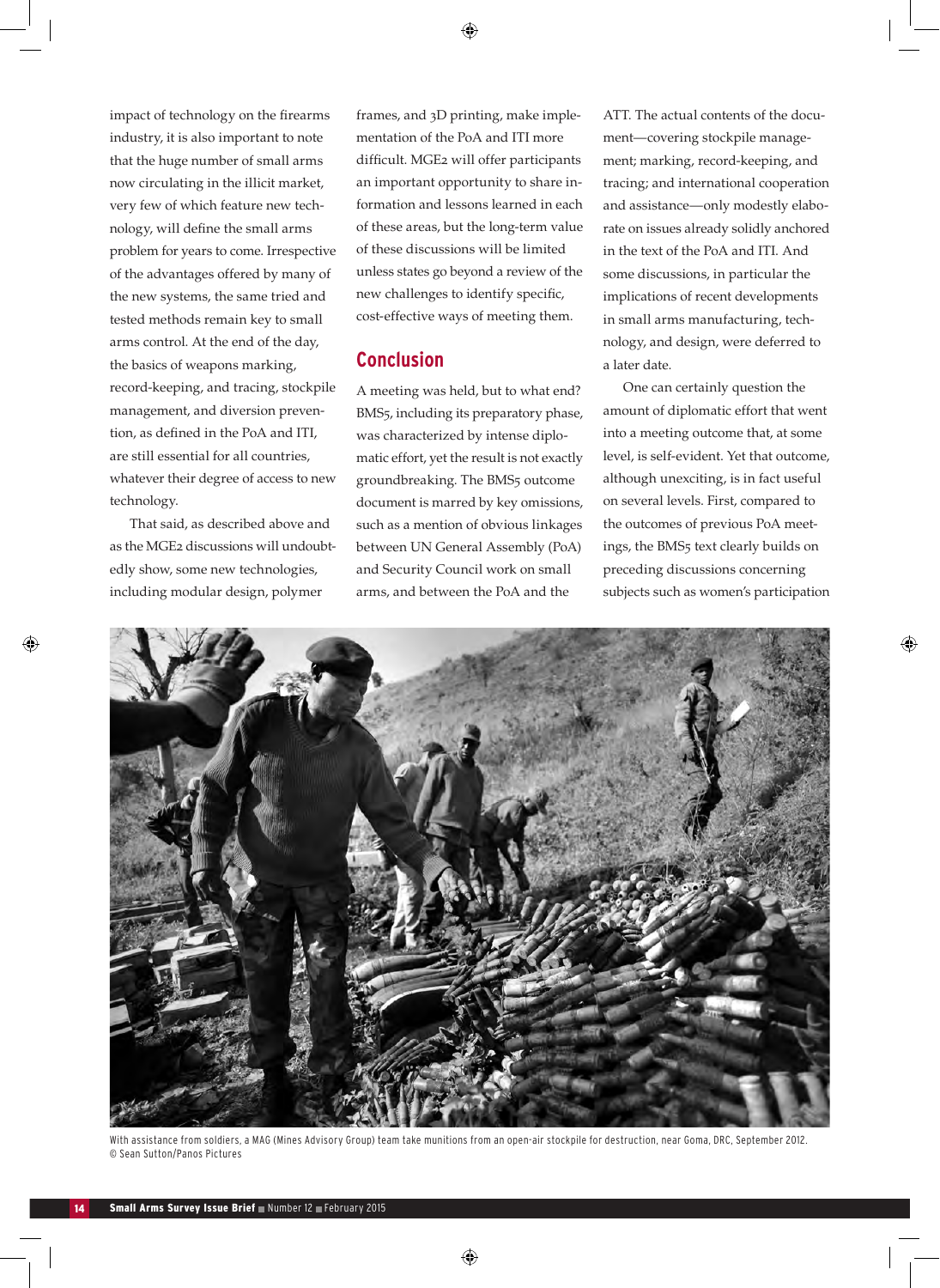in PoA-related processes, conflict tracing, and international cooperation and assistance. Overall, the document defines a series of basic, practical measures for strengthened PoA and ITI implementation. In addition to those just mentioned, these include ensuring the security of small arms stockpiles in conflict and post-conflict settings, exchanging tracing results and other information in order to identify and reduce diversion risks, and putting more emphasis on training as a means of building sustainable capacity for PoA and ITI implementation.

Second, the BMS5 outcome makes important connections to other PoA meetings—not only past, but future. Although not really advancing consideration of the question, BMS5 has at least put the issue of new technologies squarely on the agenda of MGE2. As described earlier in the Issue Brief, specific challenges to small arms control efforts arise in at least three new areas: modular weapons design (unique identification and tracing), polymer firearm parts (durable marking), and 3D printing (law enforcement). At the same time, certain new technologies offer opportunities for improved control—at least once critical barriers to their adoption are overcome.

For the moment, the basics of stockpile management, marking, recordkeeping, and tracing, and international cooperation and assistance, as defined in the PoA, ITI, and many sections of the BMS5 text, remain essential for all countries, whatever their degree of access to new technology. In that light, one could consider BMS5 and its outcome document, focused on practical implementation measures, a clear success. While this is true when one sets the BMS5 outcome alongside other PoA meeting outcomes, real success will depend on the extent to which the measures contained in the BMS5 outcome are translated into concrete laws, policies, and programmes in the communities, countries, and regions affected by small arms violence. This could include, for example, exposing weaknesses in stockpile management through conflict tracing; exchanging information that alerts export licensing officials to specific diversion risks; and building sustainable capacity for PoA and ITI implementation through training.

Clearly, in order to determine the impact BMS5 will have on the small arms problem, one needs to connect the meeting and its outcome document to real-world change. Yet this is difficult for at least two reasons. First, no mechanism currently allows for a systematic assessment of progress made in implementing the PoA and ITI, let alone progress made in achieving their underlying objectives (curbing small arms proliferation and misuse).<sup>106</sup> Second, even if one could measure changes over time, it may be difficult, or impossible, to attribute them to a particular PoA meeting or even to the PoA itself. Individual governments, NGOs, or regional organizations—or some combination of them—may have a better claim to the observed change.

While the real-world impact of BMS5 may thus remain unclear, the time and expense that went into the meeting can still be justified. In contrast to other arms control processes,<sup>107</sup> the UN small arms process continues to move forward—not by leaps and bounds, but in a relatively practical, focused way. All PoA meetings since BMS3, in 2008, have yielded substantive outcomes.108 What was implicit (and ignored)109 in the PoA and ITI—

for example, weapons tracing in conflict and post-conflict settings—has been made explicit (and actionable).

Whether action is in fact taken is, of course, the critical question, but the PoA was never meant to be a one-stop solution to the small arms problem. It outlines relevant problems and solutions in agreed language, sets priorities, keeps the issue on national and regional agendas, and presumably helps catalyse practical work. Such work can arise, for example, when NGOs push their governments to follow through on commitments they have made in the PoA or ITI. Admittedly, those commitments tend to be quite modest in nature; as demonstrated at BMS5 itself, the UN small arms process suffers from a lowest common denominator effect. But this is a strength as well as a weakness. As politically binding agreements negotiated within the UN framework, the PoA and ITI apply to all UN member states. In theory, everyone is on board.

So far, not bad. But what has worked reasonably well in the past may not be what is needed in the future. One of the strengths of the UN small arms process to date has been its ability to evolve. The MGE, not mentioned in the text of the PoA or ITI, provides states with an expert-led forum to discuss and potentially strengthen—implementation of the PoA and ITI.<sup>110</sup> MGE<sub>1</sub> helped alert states to new developments in small arms manufacturing, technology, and design that made ITI implementation more difficult in several areas. It will be up to MGE2 to engage with these challenges and indicate how to respond.

Another meeting, then. With perhaps only modest gains to show for the time and effort spent. But such is progress.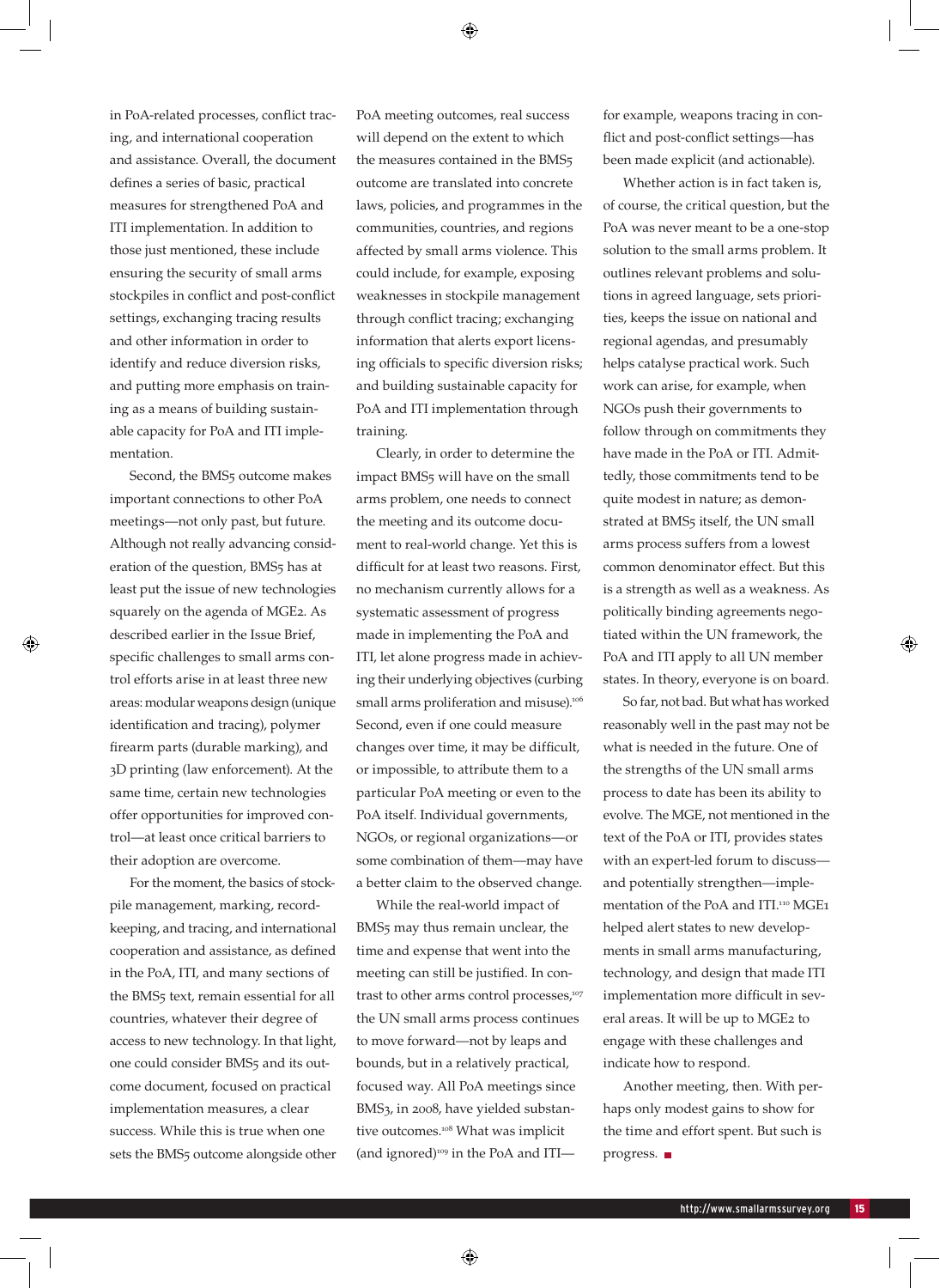# **List of abbreviations**

- ATT Arms Trade Treaty
- BMS Biennial Meeting of States to Consider the Implementation of the Programme of Action to Prevent, Combat and Eradicate the Illicit Trade in Small Arms and Light Weapons in All Its Aspects
- DDR Disarmament, demobilization, and reintegration
- ECSM Electronically controlled safety mechanism
- IANSA International Action Network on Small Arms
- ISACS International Small Arms Control Standards
- ITI International Instrument to Enable States to Identify and Trace, in a Timely and Reliable Manner, Illicit Small Arms and Light Weapons
- MGE Open-ended Meeting of Governmental Experts
- PoA Programme of Action to Prevent, Combat and Eradicate the Illicit Trade in Small Arms and Light Weapons in All Its Aspects
- RFID Radio frequency identification

# **Endnotes**

- Fifth Biennial Meeting of States to Consider the Implementation of the Programme of Action to Prevent, Combat and Eradicate the Illicit Trade in Small Arms and Light Weapons in All Its Aspects.
- 2 Programme of Action to Prevent, Combat and Eradicate the Illicit Trade in Small Arms and Light Weapons in All Its Aspects (UNGA, 2001b).
- 3 This Issue Brief also appears as a chapter in the forthcoming *Small Arms Survey 2015*.
- 4 International Instrument to Enable States to Identify and Trace, in a Timely and Reliable Manner, Illicit Small Arms and Light Weapons (UNGA, 2005).
- 5 See UNGA (2001b, para. IV.1.b; 2012a, annexe I, para. III.1; 2012b, para. 5; 2013b, para. 5). For an overview of the UN small arms process up to the time of the PoA's Second Review Conference, see McDonald (2014).
- 6 See McDonald (2013).
- See also McDonald (2012).
- 8 For more on the interplay of politics and substance (research) in the UN small arms process, see McDonald (2014).
- Simpson took over as ITI moderator in May 2014, replacing Wolfgang Bindseil of

Germany, who had begun the work but was unable to continue (Afghanistan, 2014c).

- 10 The dates for BMS5, 16–20 June 2014, were set by UN General Assembly Resolution 68/48 (UNGA, 2013b, para. 5).
- 11 In UN terminology, the phrase 'openended' means open to all states. This approach differs from that taken by other UN bodies with more restricted participation, such as groups of governmental experts.
- 12 See UNGA (2005, para. 37; 2012a, annexe I, para. III.3).
- 13 See Afghanistan (2013; 2014a); UNGA (2014b). Agreement on the agenda during the period of informal consultations was 'provisional', pending the formal adoption of the document at the beginning of BMS5. See Afghanistan (2013).
- 14 Ambassador Tanin based these draft versions of the BMS5 outcome on national statements made at the informal consultations, 'working papers', other written inputs countries submitted for BMS5, national reports, and past PoA meeting outcome documents. Afghanistan (2014b).
- 15 On all days of BMS5 except for the last, Ambassador Tanin convened informal consultations in the early morning and evening, and during the day after the completion of formal plenary discussions.
- 16 Among the final sticking points was Egyptian opposition to an 'other issues' section that failed to mention ammunition or 'integrated border control management'—topics it wanted included in the section in order to indicate that, in its view, they were not within the scope of the PoA. See UNGA (2014f, para. 19); Egypt (2014). The 'other issues' section of the outcome document had been used at BMS3 and BMS4 as a dumping ground for subjects states could not agree to integrate into the agreed meeting text, including topics that clearly fell *within* the scope of the PoA but did not figure in the meeting agenda (UNGA, 2008a; 2010a). At BMS5, however, many states expressed reservations about the utility of the 'other issues' section and, as a result, it is much shorter than in the BMS3 and BMS4 outcomes.
- 17 See IANSA (2014b, annexe 2); UNODA (n.d.a).
- 18 The statements are available from IANSA (2014b, annexe 4) and UNODA (n.d.b). See also Goldring (2014).
- 19 Specifically, Mack (2014).
- 20 See Lamb and Mack (2014).
- 21 See Endnote 16, above.
- 22 See UNGA (2008a, sec. III).
- 23 Earlier references to 'security sector re form' were dropped in favour of the less specific 'relevant national programmes'. Compare Afghanistan (2014d, paras. 4, 15) with UNGA (2014g, paras. 8, 17b).
- 24 The PoA has quite a lot to say about the application of stockpile management to DDR, however. See UNGA (2001b, sec. II, paras. 21, 29–30, 34).
- 25 See Afghanistan (2014d, paras. 1, 3–4); UNSC (2013, paras. 3, 5, 11, 15). Slightly stronger language can also be found in the BMS3 outcome; see UNGA (2008a, para. 27e). Although not mentioned in the BMS5 outcome, stockpile security is important in preventing the diversion of peacekeeper weapons to insurgents or other unauthorized users. See Berman and Racovita (2013).
- 26 Compare UNGA (2014g, paras. 14, 17g) with UNGA (2008a, paras. 17, 20–23, 27).
- 27 See Gobinet and Van Beneden (2012).
- 28 See UNGA (2008a, paras. 27c–d; 2014g, paras. 12, 17f).
- 29 Examples of qualifiers include 'voluntary application, in accordance with their national legislation' (UNGA, 2014g, para. 12); 'appropriate' (para. 17e); and 'as relevant' (para. 17f).
- 30 See Bastick and Valasek (2014).
- 31 Compare UNGA (2014g, paras. 10, 17d, 31) with UNGA (2012a, annexe I, paras. I.14, II.2.i). Value added in the BMS5 outcome includes the terms 'planning and implementation processes', added after 'policymaking', along with references to Security Council Resolution 1325 (UNSC, 2000) and General Assembly Resolution 65/69 (UNGA, 2010b), which supplement the more generic reference to 'relevant resolutions of the Security Council and the General Assembly', found in the Review Conference outcome (UNGA, 2012a, annexe I, para. II.2.i).
- 32 See UNGA (2008a, sec. III); Bevan, McDonald, and Parker (2009, pp. 136–43).
- 33 See UNGA (2001b, sec. II, paras. 17–19, 21, 29–30, 34; sec. III, paras. 6, 8, 14).
- 34 See Bevan, McDonald, and Parker (2009, p. 141).
- 35 See McDonald (2011, pp. 48–50).
- 36 See Bevan and McDonald (2012, pp. 4–5); McDonald (2013, p. 173); UNGA (2012a, annexe II, para. 2e).
- 37 See Bevan (2009, pp. 109–10); Bevan and McDonald (2012, table 1).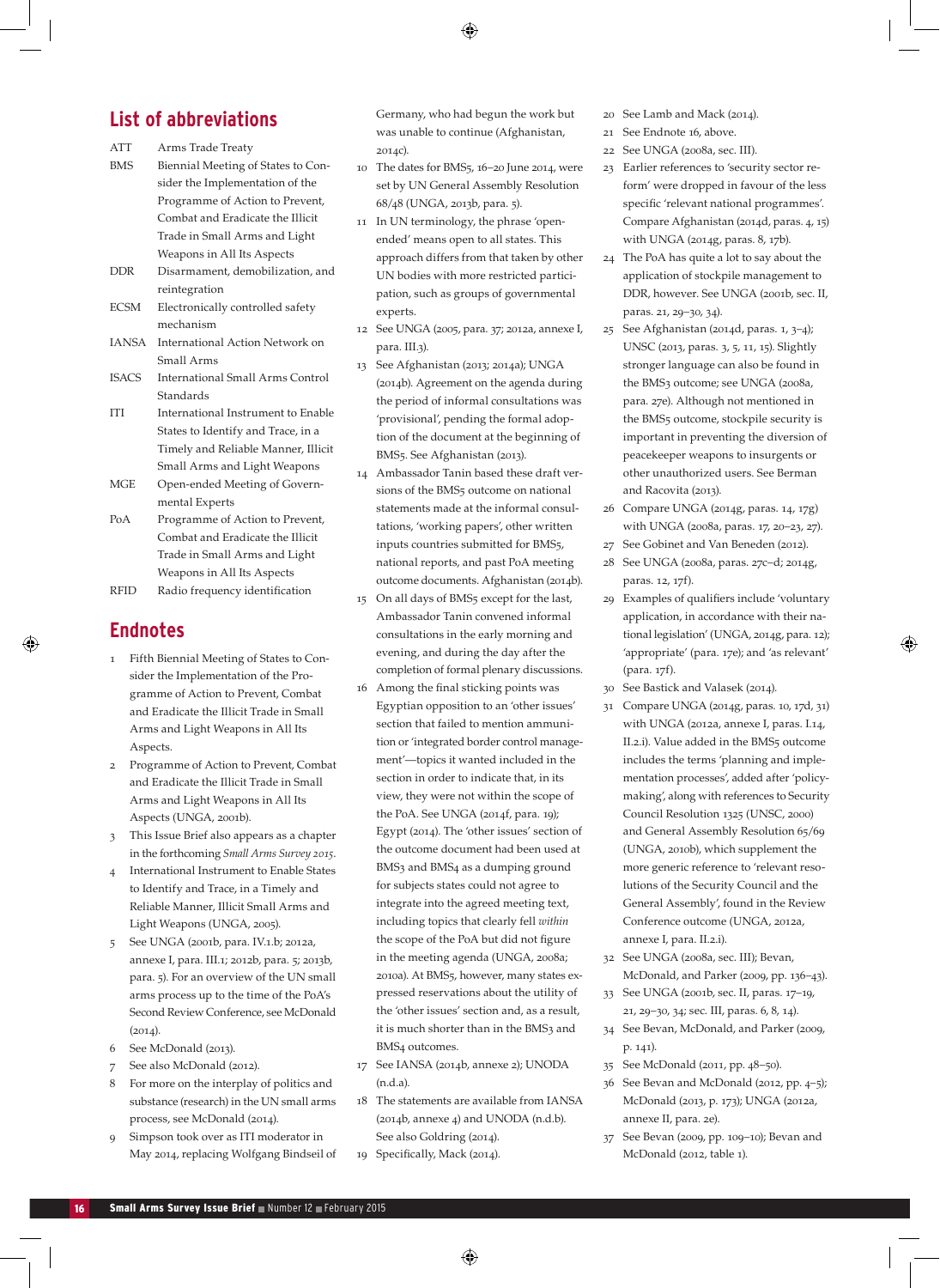- 38 See UNGA (2012a, annexe II, para. 2e).
- 39 See UNSC (2013).
- 40 See UNGA (2012a, annexe II, para. 2d); McDonald (2013, p. 172).
- 41 See UNGA (2014g, paras. 18, 27a).
- 42 See UNGA (2014g, paras. 21, 25, 27c, 27g).
- 43 See UNGA (2014g, paras. 6, 11, 13, 17a, 18, 27a–c).
- 44 Regarding MGE1, see McDonald (2012, p. 4).
- 45 The UN General Assembly subsequently endorsed this recommendation (UNGA, 2014h, para. 6).
- 46 The UN General Assembly subsequently requested that the Secretary-General report further on the subject as part of his annual report on small arms (UNGA, 2014h, para. 22).
- 47 See UNGA (2005, para. 25).
- 48 See Bevan (2009, pp. 118–20); McDonald (2011, p. 49).
- 49 See UNGA (2005, para. 8b).
- 50 See UNGA (2014b, point 8).
- 51 In the BMS5 outcome's international cooperation and assistance section, see UNGA (2014g, para. 38b). In other sections of the document, see paragraphs 16, 17i–j, 27d, and 27i–k. With regard to BMS5 follow-up, see paragraphs 40c, 41, and 43.
- 52 In the BMS5 outcome's international cooperation and assistance section, see UNGA (2014g, paras. 38b–c, 38e, 38m, 38(n)(ii)). In other sections of the document, see paragraphs 16, 17d, 17g, 17j, and 27i–j. With regard to BMS5 follow-up, see paragraph 40c.
- 53 In the BMS5 outcome's international cooperation and assistance section, see UNGA (2014g, paras. 28, 38a, 38d, 38(n)(i)). In other sections of the document, see paragraphs 15, 17c, 17h, 20, 27d, and 27j. With regard to BMS5 follow-up, see paragraphs 40b–c.
- 54 This is reflected, for example, in the title of the section (UNGA, 2014g, sec. III).
- 55 With respect to the Second Review Conference, see McDonald (2013, p. 170).
- 56 See also paragraph 36 ('reliable and sustained assistance') (UNGA, 2014g).
- 57 See also UNGA (2014g, para. 38f).
- 58 The outcome of the Second Review Conference also addresses the problem, specifically from an armed conflict angle. See UNGA (2012a, annexe I, paras. I.14, II.2.j).
- 59 Note that paragraph 38k reprises, word for word, the provision on border controls agreed at the PoA's Second Review Conference (UNGA, 2012a, annexe I, para. II.3.e).
- 60 This theme figures, in a more general way, in the outcome of the Second Review Conference. See UNGA (2012a, annexe I, para. I.14, II.2.i).
- 61 See McDonald (2013, p. 170).
- 62 See also UNGA (2001b, sec. III, paras. 4, 6, 8, 10).
- 63 See NAM (2014, paras. 6, 8, 9b).
- 64 See Afghanistan (2014d, paras. 52, 61, 64). 65 Compare UNGA (2014g, sec. IV) with UNGA (2012a, annexe I, sec. III).
- 66 In addition to BMS5, the schedule includes MGE2 in 2015, BMS6 in 2016, and the Third Review Conference in 2018 (UNGA, 2012a, annexe I, paras. III.1–2; 2014g, para. 39).
- 67 See also UNGA (2012a, annexe I, para. III.5).
- 68 See also UNGA (2012a, annexe I, sec. III, paras. 6–7).
- 69 See also UNGA (2012a, annexe I, paras. I.15, II.4.e, II.5.a, III.8).
- 70 See also UNGA (2012a, annexe I, para. III.10).
- 71 See also UNGA (2012a, annexe I, para. III.9).
- 72 Concerning the lack of formal implementation monitoring for the PoA and ITI, see McDonald (2013, pp. 161–62, 173–74). Paragraph 49 of the BMS5 outcome also recommends the use of national reports 'to enhance the matching of assistance needs with available resources', a point first made in the BMS3 outcome and echoed, to some extent, in the outcome of the Second Review Conference. See UNGA (2008a, paras. 3, 7d, 7i, 27f; 2012a, annexe I, para. II.5.h, annexe II, para. 3h).
- 73 See UNGA (2012a, annexe I, para. III.3).
- 74 See also UNGA (2014g, para. 38e).
- 75 See IANSA (2014a; 2014b); Marsh (2014). A few articles, written in response to BMS5, were more critical in nature, although the criticism stemmed not from the BMS5 text, but rather from flaws that the authors saw in the PoA itself. See Ficaretta and Reeves (2014); Lamb and Mack (2014).
- 76 As noted earlier, this language is stronger than its Second Review Conference counterpart. See UNGA (2012a, annexe I, paras. I.14, II.2.i).
- 77 See UNGA (2012a, annexe II, para. 2e).
- 78 In addition to these explicit mentions of the Security Council, related Council work is referenced indirectly through, for example, language in the BMS5 outcome on DDR and conflict tracing (UNGA, 2014g, paras. 8, 17b, 21, 27f–g). The outcome of the Second Review Conference contains only one explicit mention of the Security Council (UNGA, 2012a, annexe I, para. II.2.i), those of BMS<sub>3</sub> and BMS<sub>4</sub> none (UNGA, 2008a; 2010a). Both the

PoA and ITI, however, refer explicitly to the Security Council. See UNGA (2001b, paras. I.12, II.15, II.32, II.35; 2005, para. 6b).

- 79 See the section on international cooperation and assistance, above. Regarding follow-up in this area, see UNGA (2014g, paras. 27i, 38m, 38(n)(i), 40c).
- 80 The UN General Assembly subsequently confirmed this mandate in its general resolution on small arms (UNGA, 2014h, para. 6).
- 81 References to 'accidents' and 'accidental explosions at depots' (UNGA, 2014g, paras. 6, 11), as well as to 'ballistics information' (paras. 26, 27k), are indirect references to ammunition. For more on these issues, see Small Arms Survey (2014); INTERPOL (n.d.). The International Ammunition Technical Guidelines were developed by the UN Office for Disarmament Affairs pursuant to a UN General Assembly mandate, but their place in the UN small arms (PoA) process is disputed. See UNODA (2011); McDonald (2014, p. 160).
- 82 Because of the opposition of some states, references to Security Council embargoes and to its Resolution 2117 (2013) on small arms were expunged from the final BMS5 text. See Afghanistan (2014d, paras. 1, 4, 6, 44, 72–73).
- 83 The relationship is mentioned only in the 'other issues' section of the BMS5 outcome, which is not part of the agreed outcome (UNGA, 2014g, para. 51d). Some of the states that had taken a sceptical view of the ATT during the negotiations on the instrument, in 2012–13, opposed any mention of the Treaty in the BMS<sub>5</sub> text. For more on the ATT's relationship to the PoA and ITI, see Parker (2014, pp. 71–72).
- 84 See Endnote 23, above.
- 85 Although several ISACS modules address BMS5 themes, including stockpile management and weapons marking, recordkeeping, and tracing, some states opposed any reference to ISACS in the BMS5 outcome. The ISACS were developed by UN agencies participating in the United Nations Coordinating Action on Small Arms mechanism. See UNCASA (n.d.).
- 86 See Mack (2014).
- 87 See New Zealand (2011, sec. II); McDonald (2012, p. 4).
- 88 The report also reviews the implications of the new developments for international assistance, another topic likely to feature at MGE2.
- 89 This section is based on Persi Paoli (2015b).
- 90 See UNGA (2005, para. 10).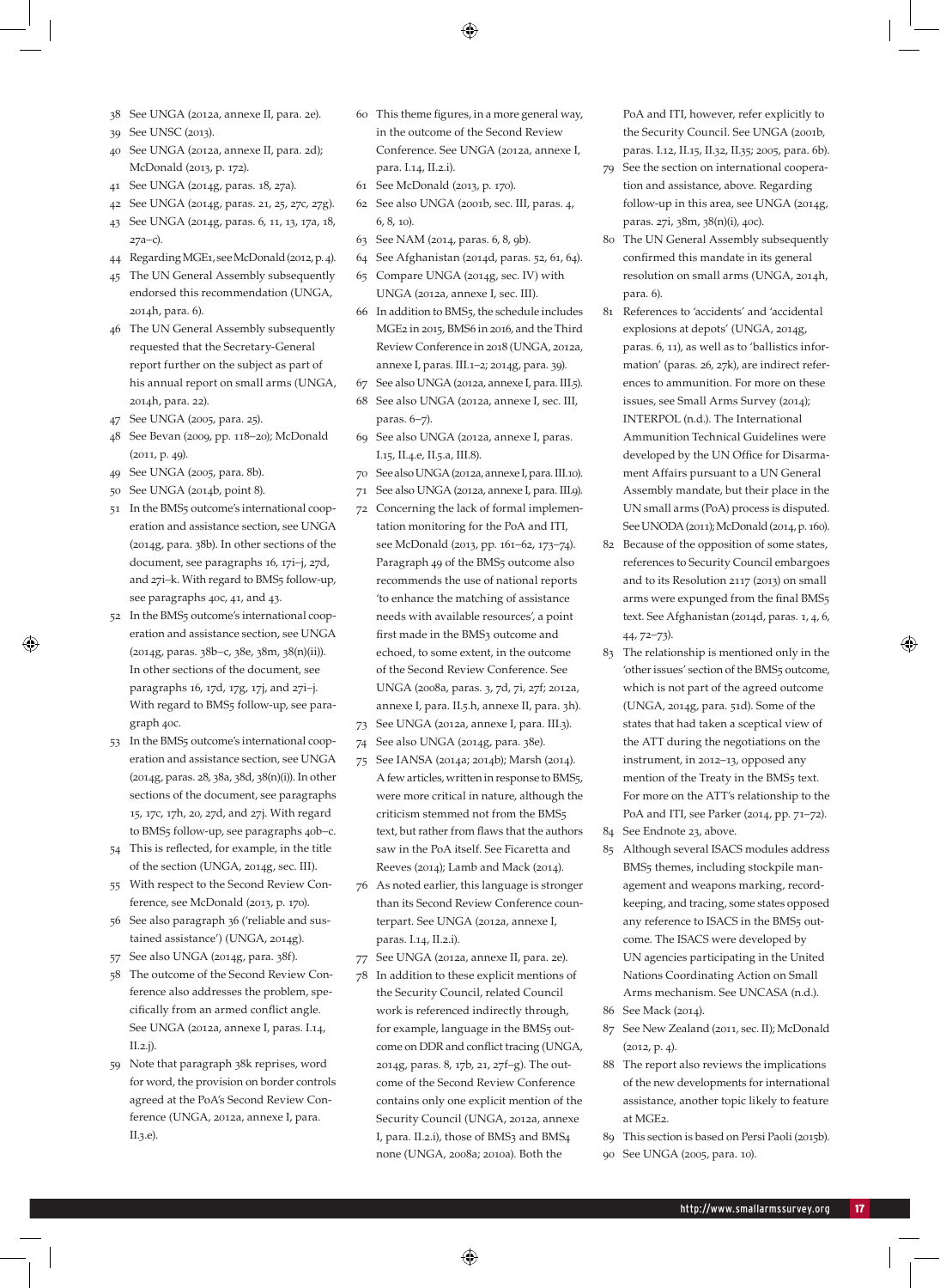- 91 See Persi Paoli (2015b, pp. 36–41).
- 92 This section is based on Persi Paoli (2015a).
- 93 See McDonald (2012, p. 4).
- 94 See Persi Paoli (2010).
- 95 See Persi Paoli (2015a, pp. 19–20).
- 96 This section is based on Jenzen-Jones  $(2015).$
- 97 See Jenzen-Jones (2015, pp. 52–53).
- 98 See Jenzen-Jones (2015, pp. 50–52).
- 99 See Jenzen-Jones (2015, pp. 62–65).
- 100 See Jenzen-Jones (2015, pp. 62–65).
- 101 This section is based on Schroeder (2015).
- 102 See Schroeder (2015, pp. 76–79).
- 103 See Schroeder (2015, pp. 81–82).
- 104 See Schroeder (2015, pp. 84–88).
- 105 The ITI, for example, specifies that 'all marks required under this instrument are on an exposed surface, conspicuous without technical aids or tools, easily recognizable, readable, durable and, as far as technically possible, recoverable' (UNGA, 2005, para. 7). Among others discussed in this section, RFID technology would run afoul of several of these requirements.
- 106 Concerning the lack of formal implementation monitoring for the PoA and ITI, see McDonald (2013, pp. 161–62, 173–74).
- 107 The most egregious example is the Conference on Disarmament, unable to achieve any substantive progress since 1996. See, for example, RCW (n.d.).
- 108 Note that the final product of MGE1, while substantive, was not agreed by meeting participants. The MGE1 chair produced a summary that distils key points from the discussions. See New Zealand (2011).
- 109 With respect to conflict tracing, see Bevan and McDonald (2012).
- 110 See McDonald (2012).
- 111 The author served as an adviser to the BMS5 chair, Ambassador Zahir Tanin. The views expressed in this chapter are the author's and should not be attributed to Ambassador Tanin or the Government of Afghanistan.

## **Bibliography**

- Afghanistan. 2013. Letter dated 20 December from Zahir Tanin, Permanent Representative of Afghanistan to the United Nations. <http://www.un-arm.org/BMS5/>
- —. 2014a. Letter dated 16 January from Zahir Tanin, Permanent Representative of Afghanistan to the United Nations. <http://www.un-arm.org/BMS5/>
- —. 2014b. Letter dated 5 March from Zahir Tanin, Permanent Representative of Afghanistan to the United Nations. <http://www.un-arm.org/BMS5/>
- —. 2014c. Letter dated 7 May from Zahir Tanin, Permanent Representative of Afghanistan to the United Nations. <http://www.un-arm.org/BMS5/>
- —. 2014d. 'BMS5 Outcome*.*' Draft 4*.* Annexed to letter dated 11 June from Zahir Tanin, Permanent Representative of Afghanistan to the United Nations.

<http://www.un-arm.org/BMS5/> —. 2014e. 'BMS5 Outcome.' Draft 5*.* 19 June.

Bastick, Megan and Kristin Valasek. 2014. 'Converging Agendas: Women, Peace, Security, and Small Arms.' In Small Arms Survey. *Small Arms Survey 2014: Women and Guns*. Cambridge: Cambridge University Press, pp. 34–63. <http://www.smallarmssurvey.org/ publications/by-type/yearbook/smallarms-survey-2014.html>

- Berman, Eric G. and Mihaela Racovita. 2013. *Diversion of Weapons within Peace Operations: Understanding the Phenomenon*. GCSP Policy Paper 2013/8. Geneva: Geneva Centre for Security Policy. 9 December. <http://www.gcsp.ch/Regional-Develop ment/Publications/GCSP-Publications/ Policy-Papers/Diversion-of-Weaponswithin-Peace-Operations-Understandingthe-Phenomenon>
- Bevan, James. 2009. 'Revealing Provenance: Weapons Tracing During and After Conflict.' In Small Arms Survey. *Small Arms Survey 2009: Shadows of War*. Cambridge: Cambridge University Press, pp. 106–33. <http://www.smallarmssurvey.org/ publications/by-type/yearbook/smallarms-survey-2009.html>
- and Glenn McDonald. 2012. *Weapons Tracing and Peace Support Operations: Theory or Practice?* Issue Brief No. 4. Geneva: Small Arms Survey. March. <http://www.smallarmssurvey.org/ publications/by-type/issue-briefs.html# c2918>
- , Glenn McDonald, and Sarah Parker. 2009. 'Two Steps Forward: UN Measures Update.' In Small Arms Survey. *Small Arms Survey 2009: Shadows of War*. Cambridge: Cambridge University Press, pp. 134–57. <http://www.smallarmssurvey.org/ publications/by-type/yearbook/smallarms-survey-2009.html>
- Čekuolis, Dalius. 2008. 'Tackling the Illicit Small Arms Trade: The Chairman Speaks.' *Arms Control Today*, Vol. 38, No. 8. October,

pp. 19–24. <http://www.armscontrol.org/ act/2008\_10/Cekuolis>

- Egypt. 2014. Note verbale dated 30 June 2014 from the Permanent Mission of Egypt to the United Nations addressed to the Secretariat. A/CONF.192/BMS/2014/3 of 30 June. <http://www.un-arm.org/BMS5/ documents/>
- Ficaretta, Teresa and Johanna Reeves. 2014. 'The UN Programme of Action and Arms Trade Treaty: Why They Matter to the U.S. Arms Industry.' 20 June. Washington, DC: F.A.I.R. Trade Group.
- <http://fairtradegroup.org/wp/?p=1> Gobinet, Pierre and Tom Van Beneden. 2012. *Buy and Burn: Factoring Demilitarization into Ammunition Procurement*. Issue Brief No. 2. Geneva: Small Arms Survey. April. <http://www.smallarmssurvey.org/ publications/by-type/issue-briefs.html# c2919>
- Goldring, Natalie. 2014. 'On Day 4, the Technical Gives Way to the Personal.' *Small Arms Monitor*, Vol. 6, No. 5. 20 June. <http://www.reachingcriticalwill.org/ disarmament-fora/salw/2014/sam/8969- 20-june-2014-vol-6-no-5>
- IANSA (International Action Network on Small Arms). 2014a. *Women Win in UN Negotiations on Guns*. 20 June. <http://www.iansa-women.org/node/851>
- —. 2014b. *The Fifth Biennial Meeting of States on Small Arms (BMS5): IANSA Report*. <http://iansa.org/resource/2014/11/ iansa-report-on-bms5>
- INTERPOL (International Criminal Police Organization). n.d. 'INTERPOL Ballistic Information Network (IBIN).' <http://www.interpol.int/Crime-areas/ Firearms/INTERPOL-Ballistic-Information-Network-IBIN>
- Jenzen-Jones, N.R. 2015. 'Small Arms and Additive Manufacturing: An Assessment of 3D-printed Firearms, Components, and Accessories.' In King and McDonald, pp. 43–74.
- King, Benjamin and Glenn McDonald, eds. 2015. *Behind the Curve: New Technologies, New Control Challenges*. Occasional Paper No. 32. Geneva: Small Arms Survey. February.
- Lamb, Guy and Daniel Mack. 2014. 'Firing Blanks: The Growing Irrelevance of the UN Small Arms Process.' *Global Observatory*. 21 August.
	- <http://theglobalobservatory.org/ analysis/806-firing-blanks-growingirrelevance-un-small-arms-process.html>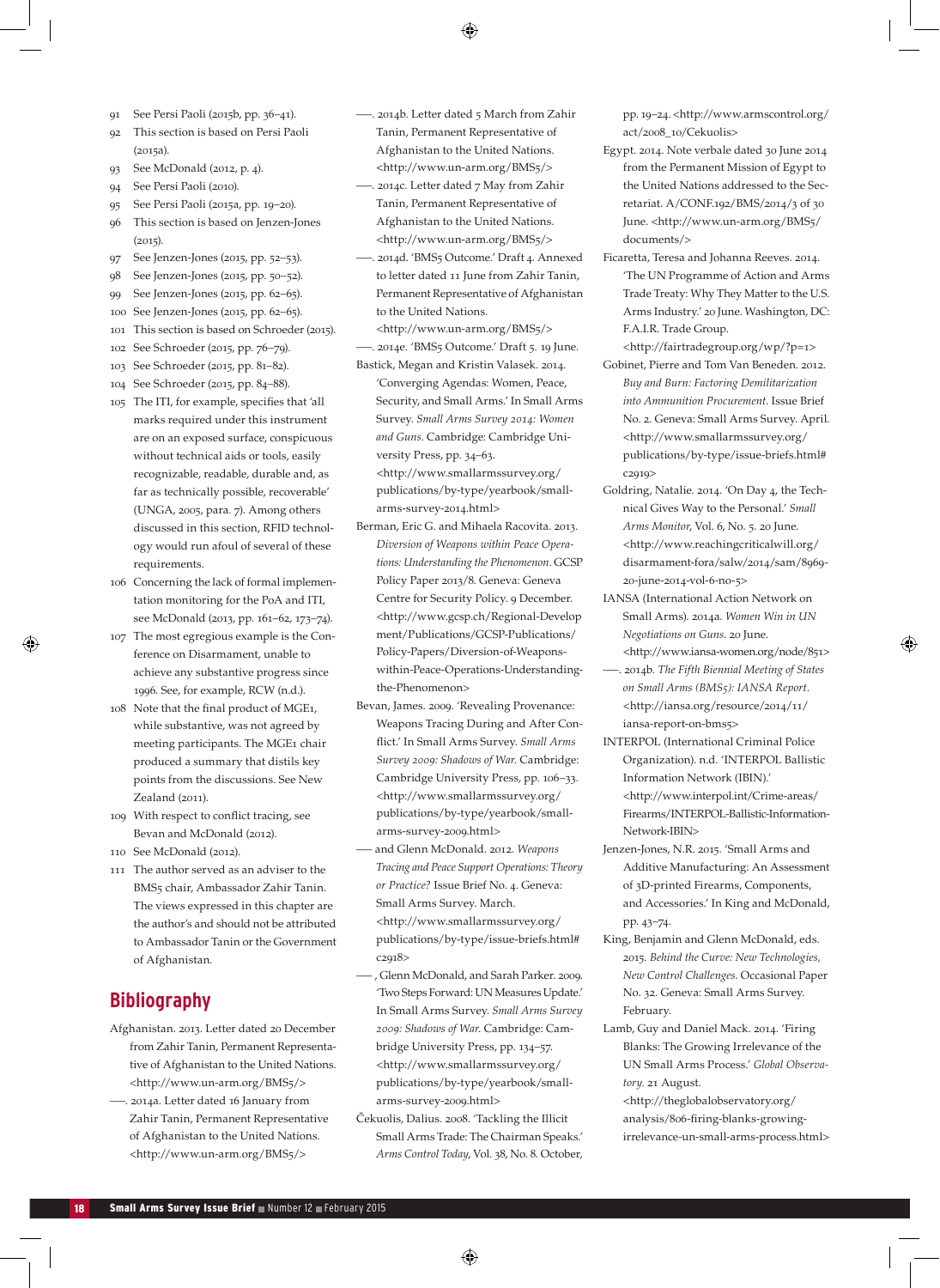Mack, Daniel. 2014. *An Assessment of the PoA (Or, Why We Are Not in New York)*. Instituto Sou da Paz, Reaching Critical Will, and Women's International League for Peace and Freedom. June. <http://www.reachingcriticalwill.org/ resources/publications-and-research/ publications/8909-an-assessment-of-thepoa>

- Marsh, Nicholas. 2014. 'What Has BMS5 Done for Us?' *Small Arms Monitor*, Vol. 6, No. 6. <http://www.reachingcriticalwill.org/ disarmament-fora/salw/2014/sam/8979 final-edition-vol-6-no-6>
- McDonald, Glenn. 2011. *Fact or Fiction? The UN Small Arms Process*. In Small Arms Survey. *Small Arms Survey 2011: States of Security*. Cambridge: Cambridge University Press, pp. 42–67.

<http://www.smallarmssurvey.org/ publications/by-type/yearbook/smallarms-survey-2011.html>

- —. 2012. *Precedent in the Making: The UN Meeting of Governmental Experts*. Issue Brief No. 5. Geneva: Small Arms Survey. March. <http://www.smallarmssurvey. org/fileadmin/docs/G-Issue-briefs/SAS-IB5-Precedent-in-the-making.pdf>
- —. 2013. 'Second Wind: The PoA's 2012 Review Conference.' In Small Arms Survey. *Small Arms Survey 2013: Everyday Dangers*. Cambridge: Cambridge University Press, pp. 160–77.

<http://www.smallarmssurvey.org/ publications/by-type/yearbook/smallarms-survey-2013.html>

- —. 2014. 'Measures: Informing Diplomacy— The Role of Research in the UN Small Arms Process.' In Peter Batchelor and Kai Kenkel, eds. *Controlling Small Arms: Consolidation, Innovation and Relevance in Research and Policy*. Oxford and New York: Routledge, pp. 150–71.
- NAM (Non-Aligned Movement Working Group on Disarmament). 2014. *Full and Effective Implementation of the Programme of Action to Prevent, Combat and Eradicate the Illicit Trade in Small Arms and Light Weapons in All Its Aspects: Enhancing International Cooperation and Assistance—Working Paper submitted by Indonesia on behalf of the Non-Aligned Movement*. 4 March. <http://www.un-arm.org/BMS5/ documents/>
- New Zealand. 2011. *Summary by the Chair of Discussions at the Open-ended Meeting of Governmental Experts on the Implementation of the Programme of Action to Prevent, Combat and Eradicate the Illicit Trade in*

*Small Arms and Light Weapons in All Its Aspects, 9 to 13 May 2011, New York*. A/66/157 of 19 July (annexe). <http://www.poa-iss.org/mge/ Documents/MGE-ChairLetter/A-66-157- MGE-E.pdf>

- Parker, Sarah. *2014. A Diplomat's Guide to the UN Small Arms Process: 2014 Update*. June. <http://www.smallarmssurvey. org/publications/by-type/ handbooks/a-diplomats-guide-to-theun-small-arms-process.html>
- Persi Paoli, Giacomo. 2010. *The Method behind the Mark: A Review of Firearm Marking Technologies*. Small Arms Survey Issue Brief No. 1. December. Geneva: Small Arms Survey. <http://www.smallarmssurvey.org/publications/by-type/ issue-briefs.html>

—. 2015a. 'Techno-polymers in Firearms Manufacturing: Challenges and Implications for Marking, Record-keeping, and Tracing.' In King and McDonald, pp. 5–22.

- —. 2015b. 'From Firearms to Weapon Systems: Challenges and Implications of Modular Design for Marking, Record-keeping, and Tracing.' In King and McDonald, pp. 23–42.
- RCW (Reaching Critical Will). n.d. 'Conference on Disarmament.' Accessed 16 January 2015. <http://www.reachingcriticalwill. org/disarmament-fora/cd>
- Schroeder, Matt. 2015. 'New Technologies and Small Arms Control: Preventing Unauthorized Acquisition and Use.' In King and McDonald, pp. 75–93.
- Small Arms Survey. 2014. 'Unplanned Explosions at Munitions Sites.' Updated 16 June. <http://www.smallarmssurvey.org/de/ weapons-and-markets/stockpiles/ unplanned-explosions-at-munitionssites.html>
- UNCASA (United Nations Coordinating Action on Small Arms). 2012. 'International Small Arms Control Standard: Marking and Recordkeeping.' ISACS 05.30. Version 1.0. 27 August. <http://www.smallarmsstandards.org/ isacs/>
- —. n.d. 'International Small Arms Control Standards.'

<http://www.smallarmsstandards.org/>

UNGA (United Nations General Assembly). 2001a. Protocol against the Illicit Manufacturing of and Trafficking in Firearms, Their Parts and Components and Ammunition, Supplementing the United Nations Convention against Transnational Organized Crime ('UN Firearms Protocol'). Adopted 31 May. In force 3 July 2005.

A/RES/55/255 of 8 June.

<http://www.unodc.org/pdf/crime/ a\_res\_55/255e.pdf>

- —. 2001b. Programme of Action to Prevent, Combat and Eradicate the Illicit Trade in Small Arms and Light Weapons in All Its Aspects ('Programme of Action/PoA'). Adopted 21 July. A/CONF.192/15 of 20 July. <http://www.poa-iss.org/PoA/PoA. aspx>
- 2005. International Instrument to Enable States to Identify and Trace, in a Timely and Reliable Manner, Illicit Small Arms and Light Weapons ('International Tracing Instrument/ITI'). Adopted 8 December. A/60/88 of 27 June (Annexe). <http://www.poa-iss.org/International-Tracing/InternationalTracing.aspx>
- —. 2008a. Outcome of the Third Biennial Meeting of States to Consider the Implementation of the Programme of Action to Prevent, Combat and Eradicate the Illicit Trade in Small Arms and Light Weapons in All Its Aspects. Adopted 18 July. A/CONF.192/BMS/2008/3 of 20 August (s. IV). <http://www.poa-iss.org/ DocsUpcomingEvents/ENN0846796.pdf>
- —. 2008b. Resolution 63/72, adopted 2 December. A/RES/63/72 of 12 January 2009. <http://www.un.org/ga/search/view\_ doc.asp?symbol=A/RES/63/72&Lang=E>
- —. 2010a. Outcome of the Fourth Biennial Meeting of States to Consider the Implementation of the Programme of Action to Prevent, Combat and Eradicate the Illicit Trade in Small Arms and Light Weapons in All Its Aspects. Adopted 18 June. A/CONF.192/BMS/2010/3 of 30 June (s. V). <http://www.poa-iss.org/BMS4/ Outcome/BMS4-Outcome-E.pdf>
- —. 2010b. Resolution 65/69, adopted 8 December. A/RES/65/69 of 13 January 2011. <http://www.un.org/ga/search/view\_ doc.asp?symbol=A/RES/65/69>
- —. 2012a. *Report of the United Nations Conference to Review Progress Made in the Implementation of the Programme of Action to Prevent, Combat and Eradicate the Illicit Trade in Small Arms and Light Weapons in All Its Aspects*. A/CONF.192/2012/RC/4 of 18 September.

<http://www.poa-iss.org/RevCon2/ Documents/RevCon-DOC/Outcome/ PoA-RevCon2-Outcome-E.pdf>

—. 2012b. Resolution 67/58, adopted 3 December. A/RES/67/58 of 4 January 2013. <http://www.un.org/ga/search/view\_ doc.asp?symbol=A/RES/67/58>